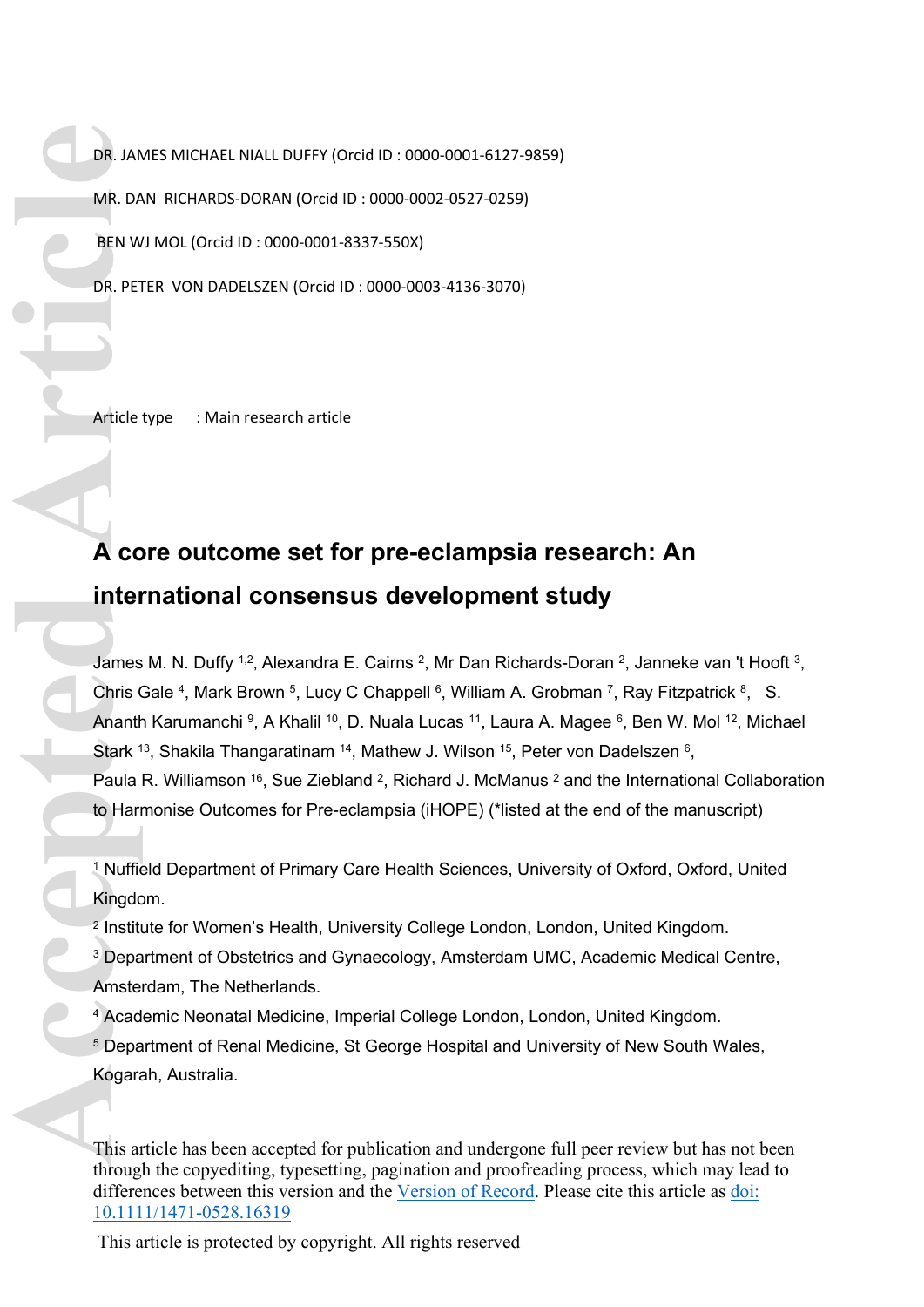<sup>6</sup> Department of Women and Children's Health, School of Life Course Sciences, King's College London, London, United Kingdom.

<sup>7</sup> Department of Obstetrics and Gynaecology, Feinberg School of Medicine, Northwestern University, Chicago, United States.

<sup>8</sup> Health Services Research Unit, Nuffield Department of Population Health, University of Oxford, Oxford, United Kingdom.

<sup>9</sup> Cedars-Sinai Medical Centre, Los Angeles, California, United States.

<sup>10</sup> Vascular Biology Research Centre, Molecular and Clinical Sciences Research Institute, St George's University of London, London, United Kingdom.

<sup>11</sup> London North West University Healthcare NHS Trust, Harrow, United Kingdom.

<sup>12</sup> Department of Obstetrics and Gynaecology, Monash University, Victoria, Australia.

<sup>13</sup> Department of Obstetrics and Gynaecology, University of Adelaide, Adelaide, Australia.

<sup>14</sup> Women's Health Research Unit, Barts and the London School of Medicine and Dentistry, London, United Kingdom.

<sup>15</sup> School of Health and Related Research, University of Sheffield, Sheffield, United Kingdom. <sup>16</sup> MRC North West Hub for Trials Methodology Research, Department of Biostatistics, University of Liverpool, Liverpool, United Kingdom.

#### **Corresponding author**

James M. N. Duffy Nuffield Department of Primary Care Health Sciences, University of Oxford Oxford, United Kingdom +44 (0)7949 066806 james.duffy3@nhs.net London<br>
<sup>7</sup> Depa<br>
Univer<br>
<sup>8</sup> Healt<br>
Oxford<br>
9 Ceda<br>
<sup>10</sup> Vasc<br>
Georg<br>
<sup>11</sup> London<br>
<sup>12</sup> Depa<br>
<sup>14</sup> Won<br>
<sup>14</sup> Won<br>
<sup>15</sup> Sch<br>
<sup>16</sup> MR(<br>
of Live<br>
Oxford<br>
+44 (0<br>
James<br>
Nuffiel<br>
Oxford<br>
+44 (0<br>
James<br>
Nuffiel<br>
A corres<br> **Run** 

### **Running title**

A core outcome set for pre-eclampsia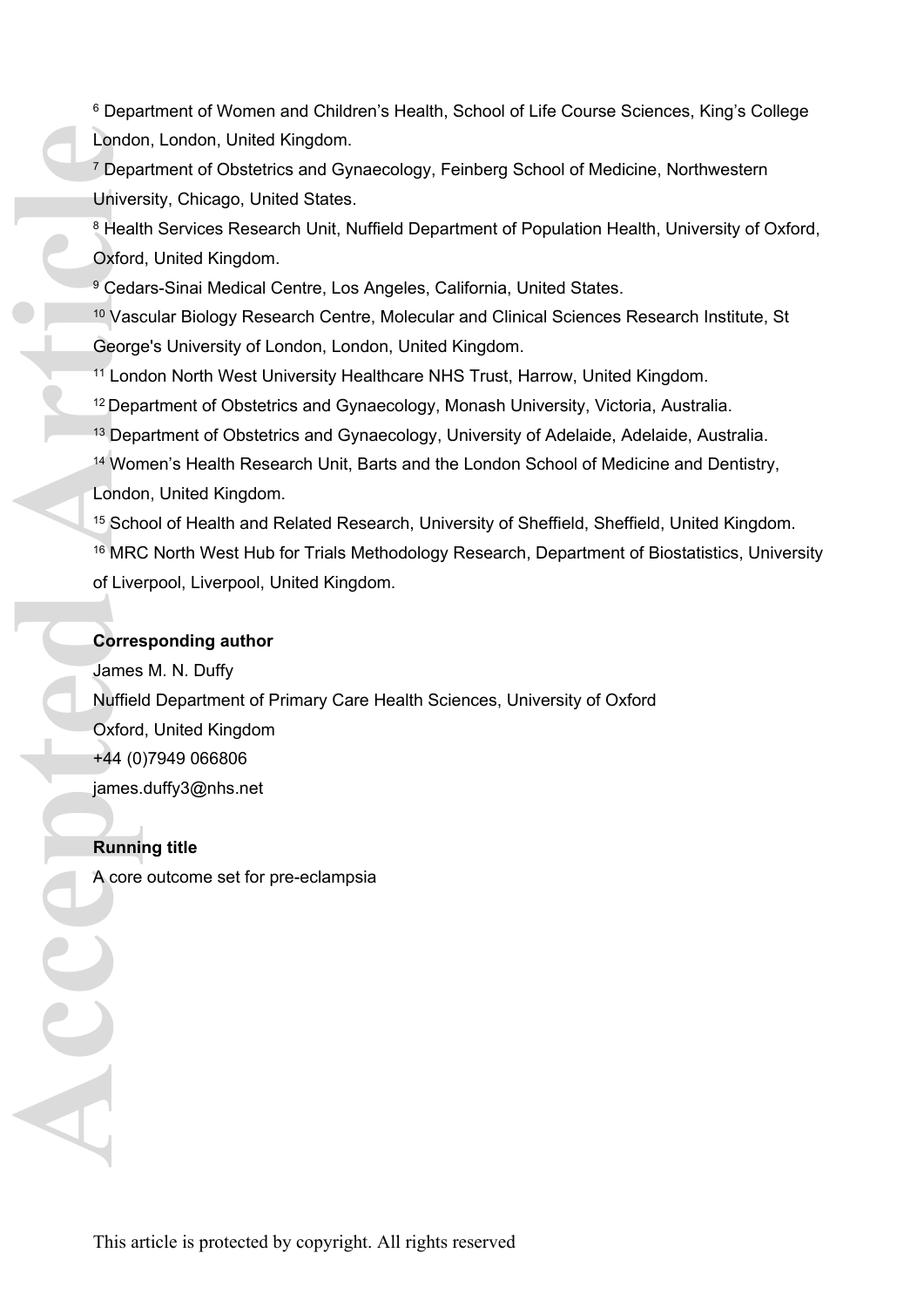**Accepted Article**<br> **Accepted Article**<br> **Accepted Article**<br> **Accepted Article**<br> **Accepted Article**<br> **Accepted Article**<br> **Accepted Article**<br> **Accepted Article**<br> **Accepted Article**<br> **Accepted Article**<br> **Accepted Article**<br> **A** 

**Objective** To develop a core outcome set for pre-eclampsia.

**Design** Consensus development study.

**Setting** International.

**Population** Two hundred and eight one healthcare professionals, 41 researchers, and 110 patients, representing 56 countries, participated

**Methods** Modified Delphi method and Modified Nominal Group Technique.

**Results** A longlist of 116 potential core outcomes was developed, by combining the outcomes reported in 79 pre-eclampsia trials with those derived from thematic analysis of 30 in-depth interviews of women with lived experience of pre-eclampsia. Forty-seven consensus outcomes were identified from the Delphi process following which 14 maternal and eight offspring core outcomes were agreed at the consensus development meeting. Maternal core outcomes: death, eclampsia, stroke, cortical blindness, retinal detachment, pulmonary oedema, acute kidney injury, liver haematoma or rupture, abruption, postpartum haemorrhage, raised liver enzymes, low platelets, admission to intensive care required, and intubation and ventilation. Offspring core outcomes: stillbirth, gestational age at delivery, birth weight, small-for-gestational-age, neonatal mortality, seizures, admission to neonatal unit required, and respiratory support.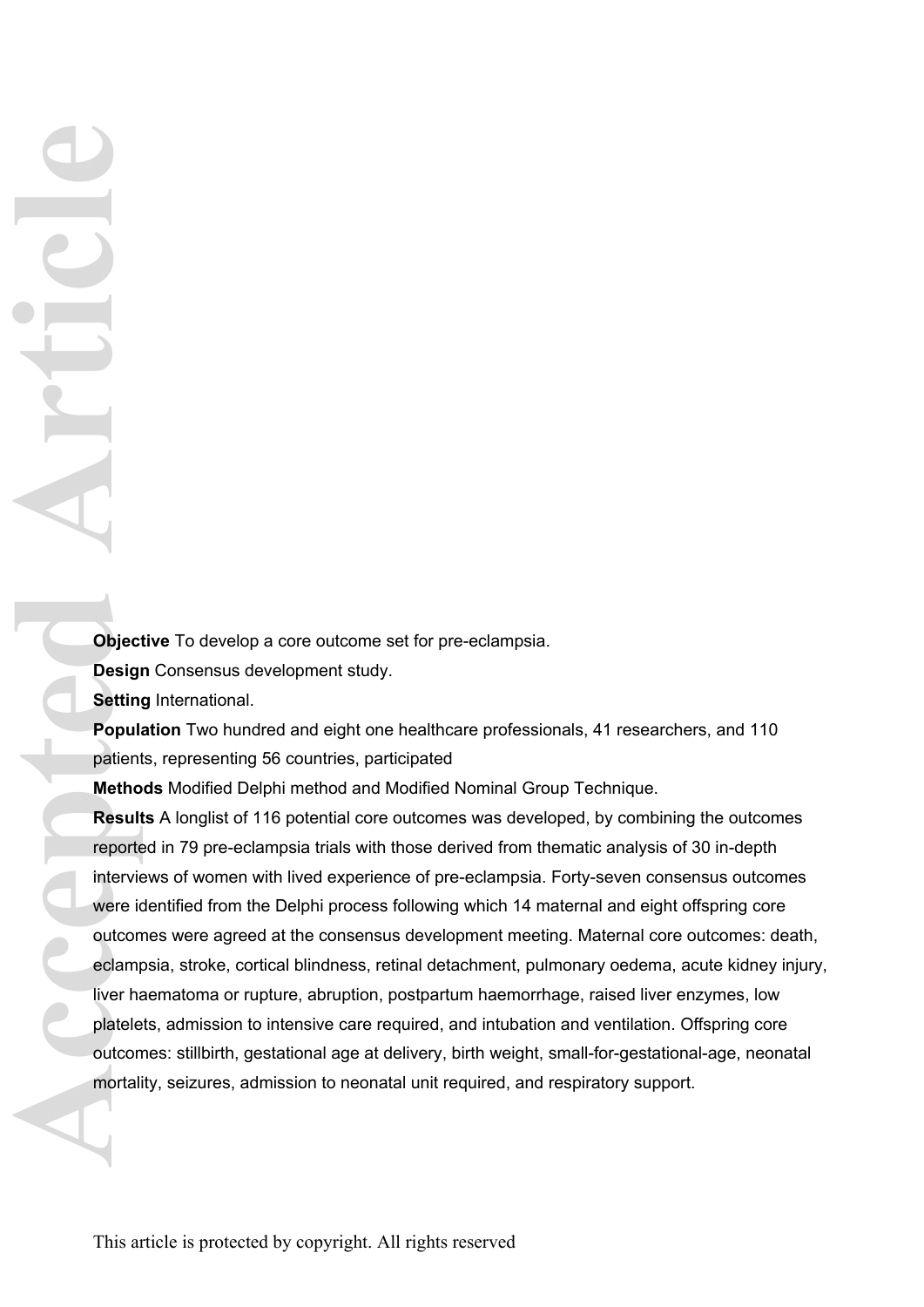**Conclusions** The core outcome set for pre-eclampsia should underpin future randomised trials and systematic reviews. Such implementation should ensure future research holds the necessary reach and relevance to inform clinical practice, enhance women's care, and improve the outcomes of pregnant women and their babies.

**Funding** National Institute for Health Research, Barts Charity, and Elisabeth Garrett Anderson Hospital Charity Travelling Fellowship in Memory of Anne Boutwood, Royal College of Obstetricians and Gynaecologists.

**Keywords** Consensus development study, core outcome set, modified Delphi method, modified nominal group technique, outcome reporting bias, pre-eclampsia.

**Tweetable abstract** @HOPEoutcomes 281 healthcare professionals, 41 researchers, and 110 women have developed #preeclampsia @coreoutcomes

## **Introduction**

When untreated, pre-eclampsia is life-threatening, and in low- and middle-income countries it is one of the leading causes of maternal mortality, severe maternal morbidity, and stillbirth. (1) The development of effective and safe treatments for pre-eclampsia is urgently needed. Potential treatments should be evaluated in randomised trials, and to ensure the greatest gains in reducing the current burden of mortality and severe morbidity associated with pre-eclampsia, research should be undertaken in all settings, including low- and middle-income countries. Several national and international organisations, including the World Health Organization, have prioritised over 50 unanswered research questions relating to the evaluation of potential treatments for preeclampsia. (2-4) However, complex issues including a failure to consider the perspectives of women with lived experience of pre-eclampsia when designing randomised trials, variations in outcome measures, and outcome reporting bias, could undermine the translation of future preeclampsia research into clinical practice.(5) Such research waste represents a substantial barrier to improving the care women and their babies receive. and sy<br>
reach is<br>
outcom<br>
Fundin<br>
Hospit<br>
Obstet<br> **Keyword nomina**<br>
Tweet<br>
womer<br>
Intro<br>
When<br>
one of<br>
develo<br>
treatm<br>
the cund and inf<br>
unansy<br>
eclamp<br>
womer<br>
outcom<br>
eclamp<br>
to imply<br>
A rece<br>
trials.((<br>
materr<br>
to imply<br>

A recent systematic review characterised outcome reporting across published pre-eclampsia trials.(6) This systematic evaluation illustrated the widespread variation in the reporting of maternal and offspring outcomes. Most pre-eclampsia trials did not report information on clinically important outcomes, including stroke, liver failure, and renal failure, and did not evaluate efficacy and safety in the participants' infants, particularly over the longer term.

The challenges of poor outcome selection, measurement, and reporting can be addressed by developing, disseminating, and implementing a core outcome set for future pre-eclampsia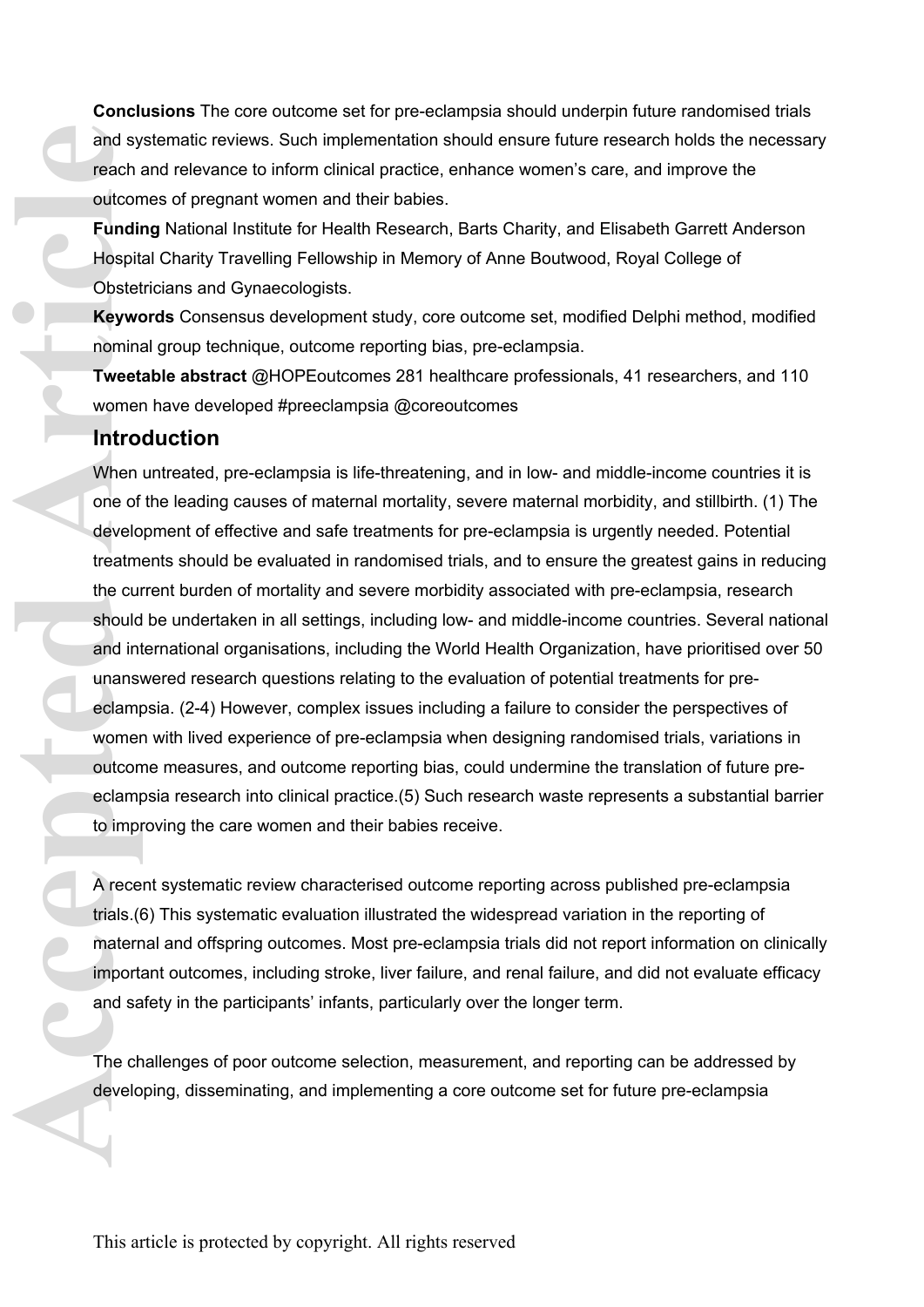research.(7) A core outcome set represents a minimum collection of outcomes and outcome measures, developed using robust consensus science methods, engaging diverse stakeholders including healthcare professionals, researchers, and patients.(7, 8) Core outcomes should be routinely used by researchers, collected in a standardised manner, and reported consistently in the final publication allowing comparability between individual randomised trials and efficient meta-analysis.(7, 9)

The objective of this study was to develop a clinically relevant core data set to standardise outcome selection, collection, and reporting across future randomised trials and systematic reviews evaluating potential treatments for pre-eclampsia.

# **Methods**

The study was prospectively registered with the Core Outcome Measures in Effectiveness Trials (COMET) Initiative, registration number 588. A protocol with explicitly defined objectives, formal consensus development methods, criteria for participant identification and selection, and statistical methods has been published.(10)

An international steering group, including health care professionals, researchers, and women with lived experience of pre-eclampsia, was established to provide a perspective to inform key methodological decisions. The core outcome set was developed in a three-stage process using consensus science methods advocated by the COMET initiative.(7)

There is no international consensus regarding the diagnostic criteria for pre-eclampsia. The study did not seek to reach consensus regarding the definition of pre-eclampsia and adopted the International Society for the Study of Hypertension in Pregnancy's pre-eclampsia definition, which is defined as gestational hypertension presenting with new-onset proteinuria, other maternal organ dysfunction, and / or uteroplacental dysfunction.(11) This study is complementary to the work of the Global Pregnancy Collaboration and the International Society for the Study of Hypertension in Pregnancy who are engaged with the standardisation of other aspects of study design, the development of a standardised database for perinatal research studies, and the development of clinical practice guidelines. **Access to the final properties of the final properties of the state of the state of the state of the state of the state of the state of the method conser statistic An internal is defining in development of the method inte** 

Potential core outcomes were identified by extracting outcomes reported in published preeclampsia trials and undertaking a thematic analysis of in-depth interviews with women with lived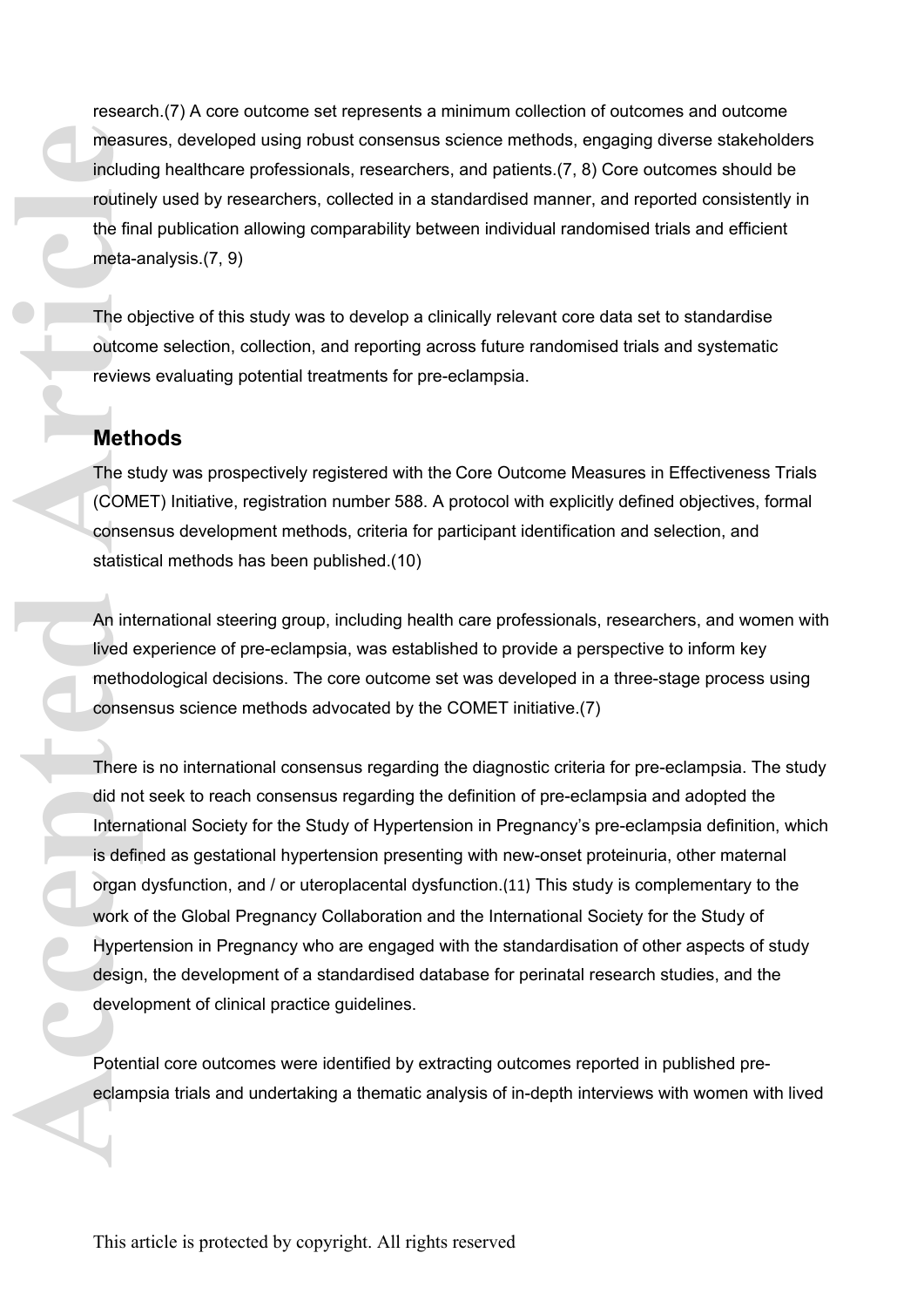experience of pre-eclampsia. Both studies have been published.(6, 12) A comprehensive inventory of outcomes and plain language descriptions was developed in consultation with the study's steering group. This inventory was entered into a modified Delphi method which was delivered through sequential online surveys using Delphi survey software (DelphiManager, University of Liverpool, Liverpool, United Kingdom).

Health care professionals, researchers, and women with lived experience of pre-eclampsia were invited to participate. Healthcare professionals were recruited through the Core Outcomes in Women's and Newborn Health (CROWN) initiative, Global Obstetrics Network, and the International Society for the Study of Hypertension in Pregnancy. Researchers were recruited through participation in ongoing pre-eclampsia research studies including: (1) community blood pressure monitoring in rural Africa and Asia;(13) (2) detection of underlying pre-eclampsia study, development and validation of a prediction model for risk of complications in early-onset preeclampsia study;(14) (3) international prediction of pre-eclampsia individual patient data collaborative network; and (4) pre-eclampsia: eclampsia monitoring, prevention, and treatment initiative.(15) Women with lived experience of pre-eclampsia were recruited through patient organisations including Action on Pre-eclampsia; Count the Kicks; Group B Strep Support; and Tommy's. The Delphi method does not depend on statistical power and between ten and 15 participants has been demonstrated to yield sufficient results.(16-18) The study aimed to recruit at least 18 participants for each stakeholder group but planned to maximise the number to increase generalisability, anticipating an overall attrition rate of 20%.

The round one survey was piloted by the study's steering group before use. Feedback was specifically sought regarding the survey instructions, ease of completion, the appropriateness of terminology, and time taken to complete the survey. The survey was adjusted in response to feedback.

Before entering the round one survey, participants received an explanatory video abstract, a plain language summary, and survey instructions, provided demographic details, and made an explicit commitment to complete all three rounds. Following registration, a unique identifier was generated and allocated to each participant, to ensure future responses were both linked and anonymised. In round one, participants scored individual outcomes on a nine-point Likert scale.(19) Participants were able to select an 'unable to score' category if they did not feel they had sufficient expertise or experience to score an individual outcome. Before completing the survey, participants were able to suggest additional outcomes. After the round one survey had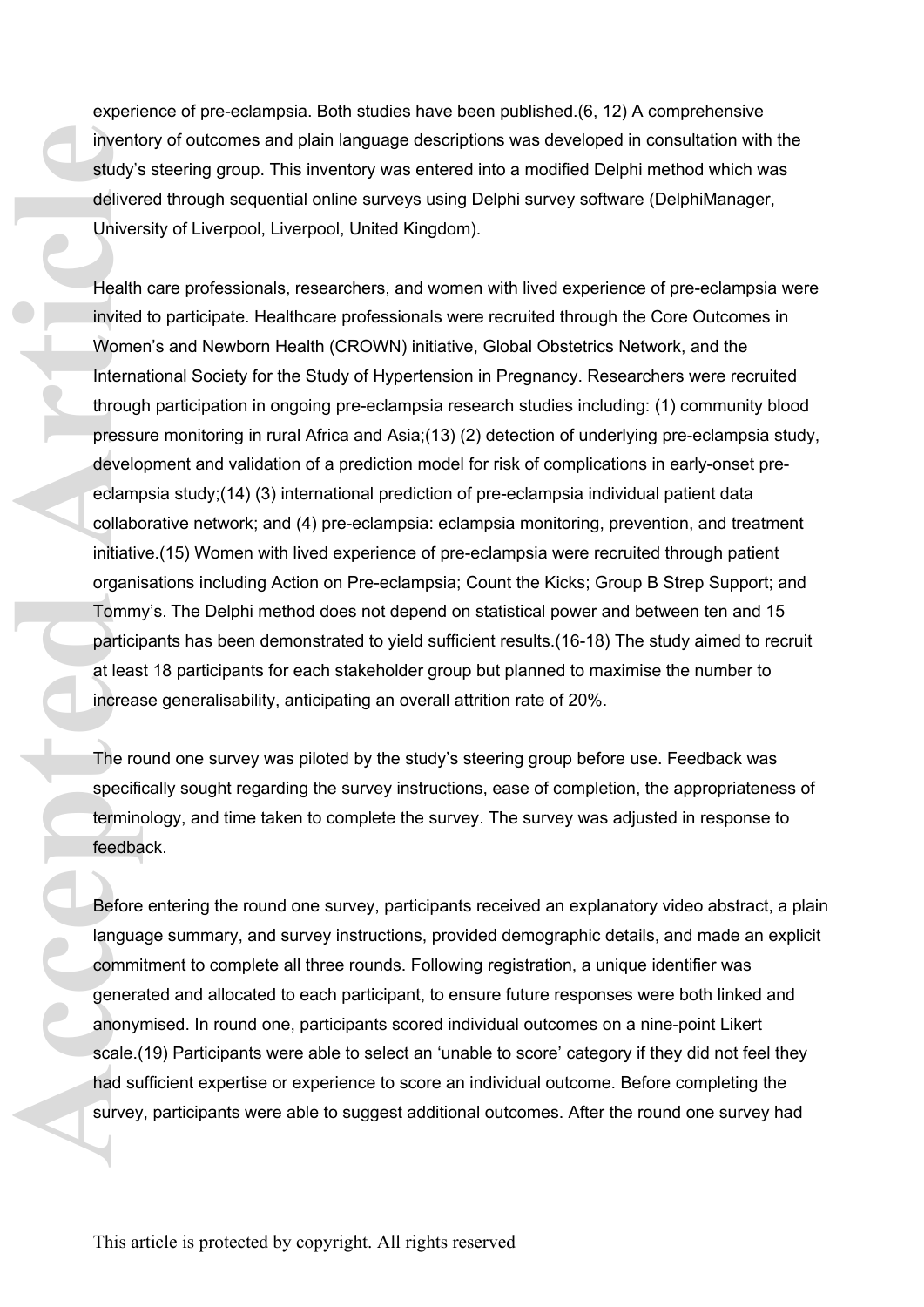closed, the scores for each outcome were aggregated across individual stakeholder groups. The percentage of participants scoring each outcome at every possible response from one to nine was calculated by the Delphi survey software and tabulated for individual stakeholder groups. Suggested additional outcomes were reviewed by the steering group and unique outcomes were entered into round two.

In round two, participants received their own scores and individual stakeholder group feedback for each round one outcome. Participants were asked to reflect on their own scores and on the scores of other participants, before rescoring each outcome. Before completing the survey, participants were able to score additional outcomes suggested by participants in the round one survey. After the round two survey had closed, the percentage of participants scoring each outcome at every possible response from one to nine was calculated and tabulated for individual stakeholder groups.

In round three, participants received their own scores and individual stakeholder group feedback for each round two outcome. Participants were asked to reflect on their own scores and on the scores of other participants before rescoring each outcome. After the round three survey had closed, it was agreed prior to reviewed the results that a consensus definition would be identified when over 70% of participants in each stakeholder group scored the outcome 'critical for decision making' (score seven to nine) and less than 15% of participants in each stakeholder group score the outcome 'of limited importance for decision making' (score one to three).(7) Participants who withdrew from the Delphi survey were requested to complete an anonymous online questionnaire providing free text comments outlining their reason(s) for withdrawing. These responses were coded and summarised. percer<br>
was ca<br>
Sugge<br>
entere<br>
In rour<br>
for eac<br>
scores<br>
particit<br>
survey<br>
outcon<br>
stakeh<br>
In rour<br>
for eac<br>
scores<br>
closed<br>
when c<br>
making<br>
the out<br>
withdre<br>
providi<br>
coded<br>
With re<br>
providi<br>
coded<br>
With re<br>
providi<br>
code

With regard to the other consensus method utilised in the study, the modified nominal group technique was delivered through a half-day consensus development meeting.(18) Healthcare professionals, researchers, and women with lived experience of pre-eclampsia, resident in the United Kingdom, and who had completed all three rounds of the Delphi survey were invited to participate in a consensus development meeting. Anyone who responded favorably was extended an invitation to attend the consensus development meeting. The modified nominal group technique does not depend on statistical power and there is no robust method for calculating the required number of participants. The study aimed to recruit between ten and 15 participants as this number has assured validity in other settings.(18, 20)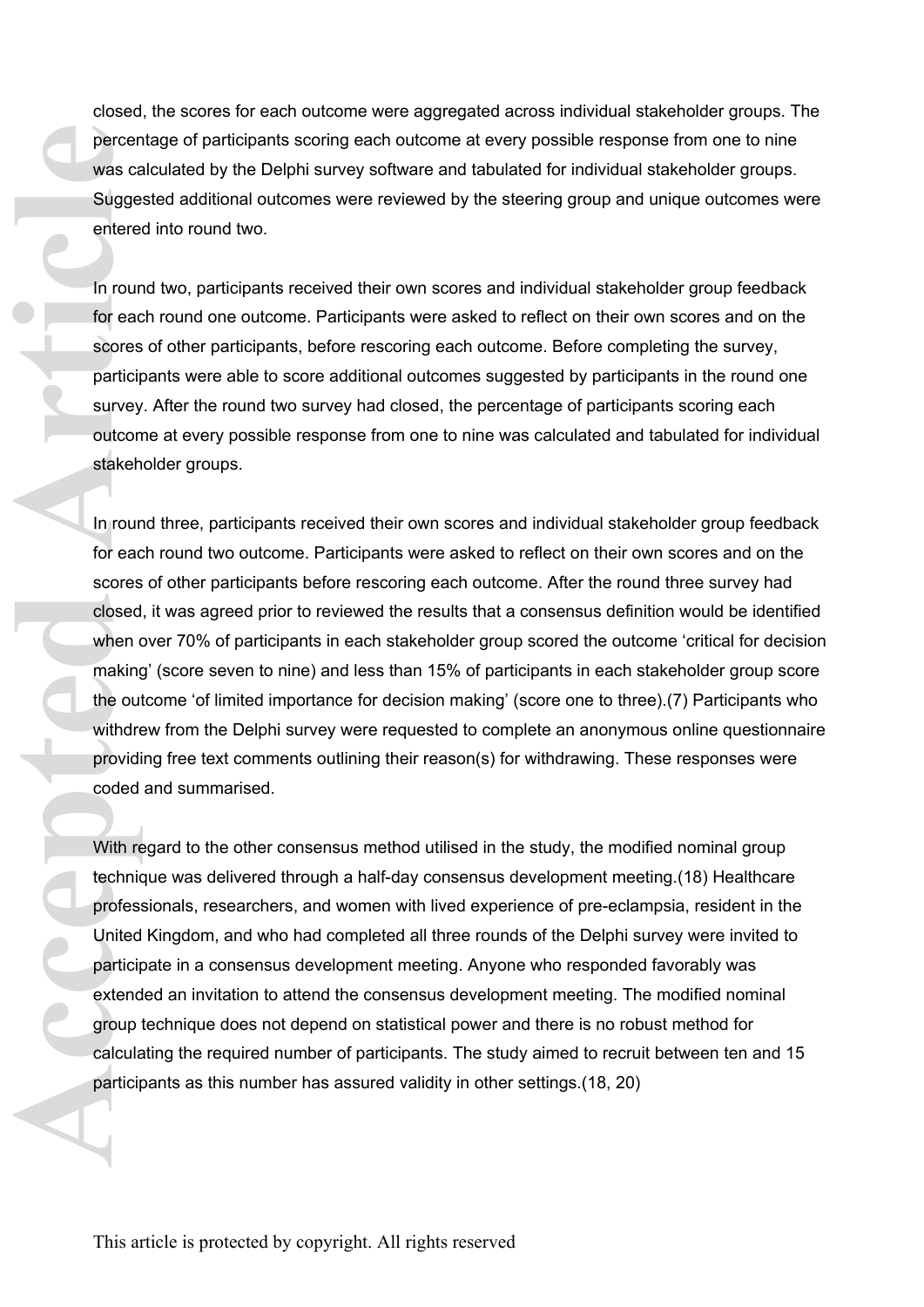Before the meeting, participants provided demographic details and made an explicit commitment to participate actively. All consensus outcomes were entered into the process. Participants were able to enter other outcomes which had not reached the consensus threshold, upon request. Following an initial discussion, outcomes were divided into three provisional categories: (1) outcomes to be considered for inclusion in the final core outcome set; (2) outcomes where no consensus existed; and (3) outcomes which should not be considered for inclusion in the final core outcome set. Participants were invited to discuss the ordering of the outcomes within each category, considering contextual information, including the relative importance of individual outcomes, feasibility to collect the outcome data, and the availability of suitable definitions and measurement instruments. They were encouraged to reformulate outcomes to improve clarity or comprehension. The discussion focused upon ranking the outcomes being considered for inclusion in the final core outcome set and the outcomes where no consensus existed. During the discussion, the outcomes could be moved between the categories. Finally, the core outcome set was agreed. **Acception 1999**<br> **Accepted Article**<br> **Accepted Articles**<br> **Accepted Articles**<br> **Accepted Articles**<br> **Accepted Articles**<br> **Accepted Articles**<br> **Accepted Articles**<br> **Accepted Articles**<br> **Accepted Articles**<br> **Accepted Articl** 

Descriptive statistics were used to describe participant demographics. Medians (x͂), interquartile ranges (IQR), and scoring distributions were calculated across individual stakeholder groups (healthcare professionals, researchers, and patients) and pooled across individual outcomes. The skewness of each scoring distribution was calculated using Pearson's coefficient of skewness (Sk2). All analyses were performed using GraphPad Prism (GraphPad software, United States).

The study was funded by the National Institute for Health Research, Barts Charity, and Elisabeth Garrett Anderson Hospital Charity Travelling Fellowship in Memory of Anne Boutwood, Royal College of Obstetricians and Gynaecologists.

# **Results**

Seventy-nine pre-eclampsia trials reported 106 different outcomes and thematic analysis of 30 indepth interviews with women with lived experience of pre-eclampsia identified 71 outcomes (Figure 1).(6, 12) Combining these resulted in 116 unique outcomes which were entered into the Delphi survey.(21)

The Delphi survey was started by 281 healthcare professionals, 41 researchers, and 110 women with lived experience of pre-eclampsia, representing 31 high-income countries and 25 low- and middle-income countries (Table 1). Over the three Delphi survey rounds, 159 participants (37%)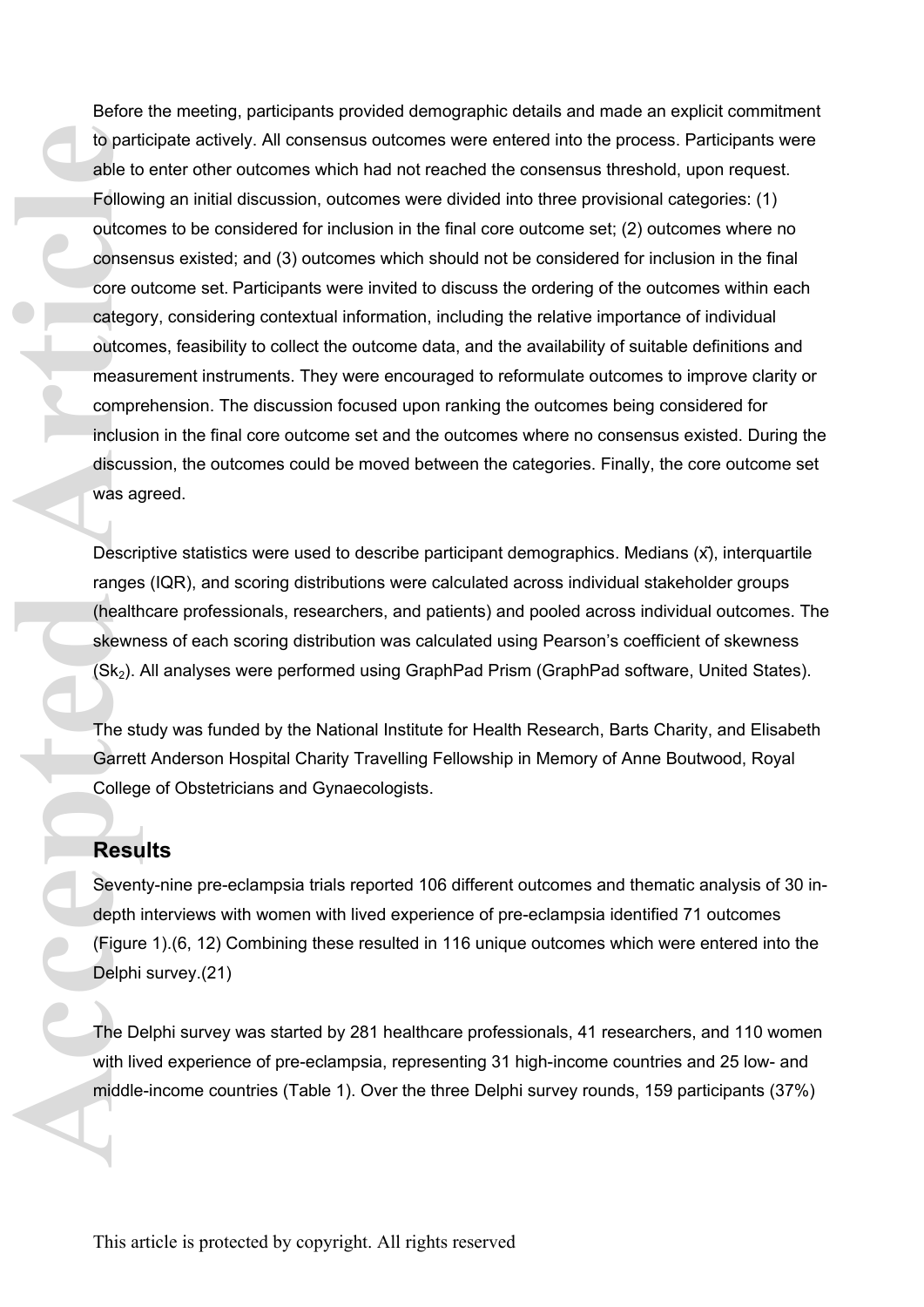withdrew, including 100 healthcare professionals (35%), 11 researchers (27%) and 48 patients (44%). The majority of participants who withdrew from the survey provided an explanation (Table S1). In response to the outcomes suggested by participants, the steering group recommended the reformulation of 11 outcomes to improve clarity and added 20 new outcomes to round two (Figure S1). Therefore, 136 outcomes were subsequently entered into rounds two and three. In round three results, 47 outcomes reached the consensus threshold (Appendix S1).

The consensus development meeting included 11 healthcare professionals, two researchers, and four women with lived experience of pre-eclampsia. Nine participants (56%) had lived, worked, or conducted research in low- or middle-income countries. Forty-seven consensus outcomes were considered using the modified nominal group technique. Participants recommended the reformulation of nine consensus outcomes and entered an additional four no consensus outcomes into the process.

Participants prioritised 22 outcomes, comprising 14 maternal and eight offspring outcomes, for inclusion in the core outcome set for pre-eclampsia (Table 2). Outcomes represented maternal and infant mortality and severe morbidity. These included maternal mortality, stroke, pulmonary oedema, acute kidney injury, placental abruption, and postpartum haemorrhage. Outcomes demonstrating the impact of pre-eclampsia on the fetus and neonate included stillbirth and neonatal mortality, gestational age at delivery and birth weight, and neonatal seizures. Finally, outcomes representing the resource utilisation resulting from the management of severe maternal and neonatal morbidity included the requirement for maternal admission to intensive care, the requirement for neonatal unit admission, and respiratory support. (44%).<br>
S1). In<br>
the ref<br>
(Figure<br>
round<br>
The cc<br>
four we<br>
conduc<br>
consid<br>
reform<br>
outcon<br>
Particil<br>
inclusive<br>
and inforement<br>
deter<br>
demon<br>
and ne require<br>
demon<br>
and ne require<br> **Discl<br>
Main f**<br>
Using<br>
with ex<br>
selectiv

# **Discussion**

#### **Main findings**

Using robust consensus science methods, healthcare professionals, researchers, and women with experience of pre-eclampsia have developed a core outcome set to standardise outcome selection, collection, and reporting across future pre-eclampsia trials and systematic reviews.

#### **Strengths and limitations**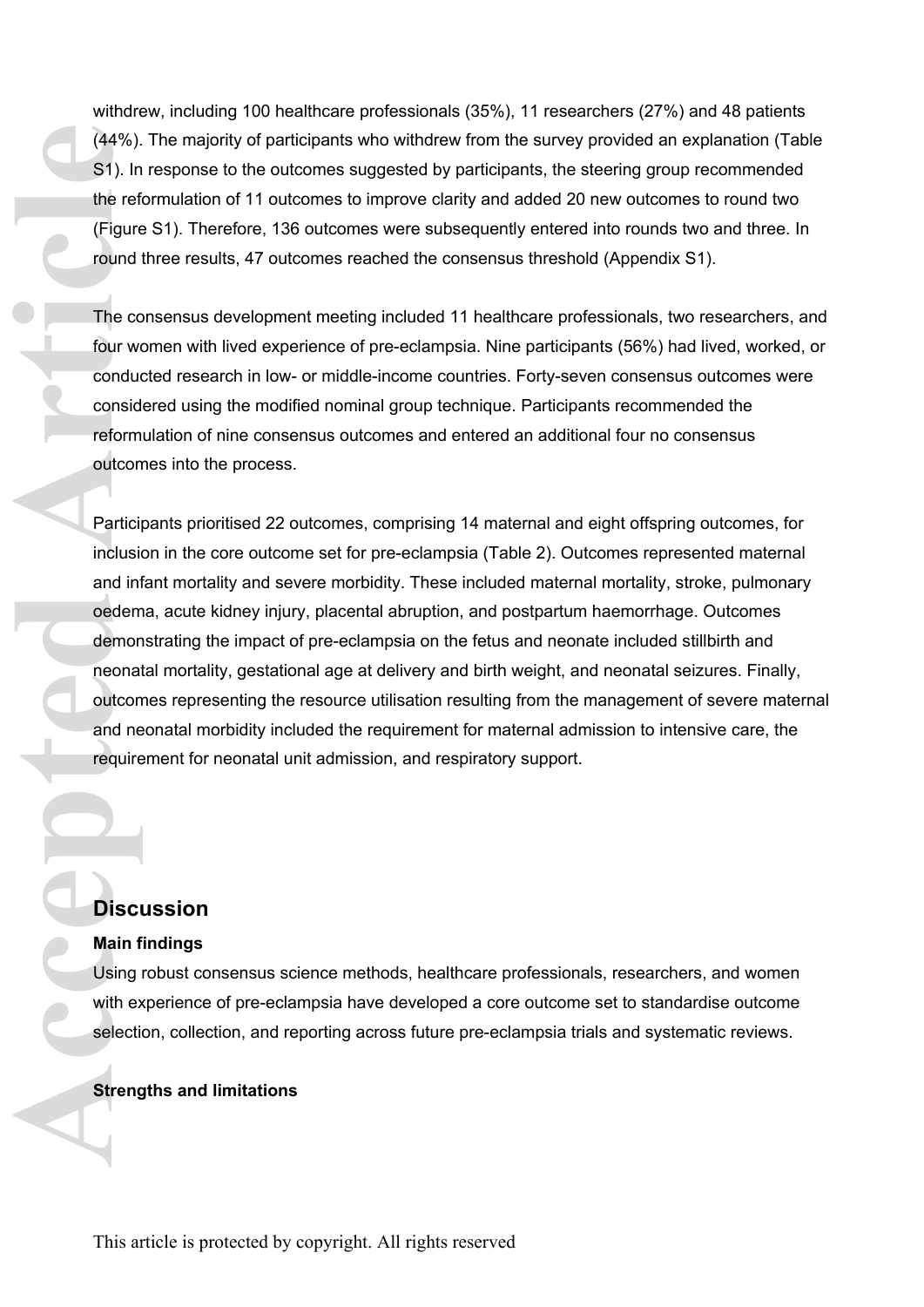This study has met the recently published standards for core outcome set development, developed by an international group of experienced core outcome set developers, methodologists, and potential core outcome set end users.*(22)* By meeting these recommendations, this study has objectively demonstrated its methodological quality. When considering core outcome set development, a high number of diverse participants is desirable to secure the generalisability of the results and increase its credibility with other researchers. With over 400 participants from 56 countries, the global participation achieved in this study should secure the relevance of the results across an international context. The core outcome set for preeclampsia is perceived as an exemplar of core outcome set development and the study's approach has been adopted by many other core outcome set development studies.(23-26) develo<br>
method<br>
recomm<br>
consid<br>
secure<br>
eclamp<br>
approach<br>
This coutcomm<br>
structure<br>
method<br>
inform<br>
When<br>
identificant<br>
particity<br>
require<br>
outconmethod<br>
inform<br>
When<br>
identificant<br>
particity<br>
cutoon<br>
literature<br>
The studi

This consensus study is not without limitations. There is considerable uncertainty regarding core outcome set development methods.(27) The optimal approaches to selecting participants, structuring interaction embedded in different consensus methods, including modified Delphi method, modified Nominal Group Technique, and consensus development conference, and methods of synthesising individual judgements. Further methodological research is required to inform future core outcome set development.

When considering the Delphi survey, there was a higher response from participants who identified as white (83%), living in Europe (55%), and living in high-income countries (82%). To participate in the Delphi survey, English proficiency, a computer, and internet access were required. Limitations in the representativeness of the sample could have impacted upon the outcomes prioritised, however, given the wide range of outcomes from the previous worldwide literature that fed into the process, this should not have been a major issue.

The study's attrition rate was 37%, which is comparable to other core outcome set development studies in women's and newborn health.(8) This did vary between stakeholder groups with more patients (44%) dropping out than other groups, such as healthcare professionals (35%) and researchers (27%). It may have been possible to reduce attrition, particularly within the patient stakeholder group, by reducing the length of the survey. However, attrition needed to be balanced with the requirement to enter a comprehensive longlist of potential core outcomes into the Delphi survey and for participants to be able to reflect on and rescore individual outcomes in relation to each other.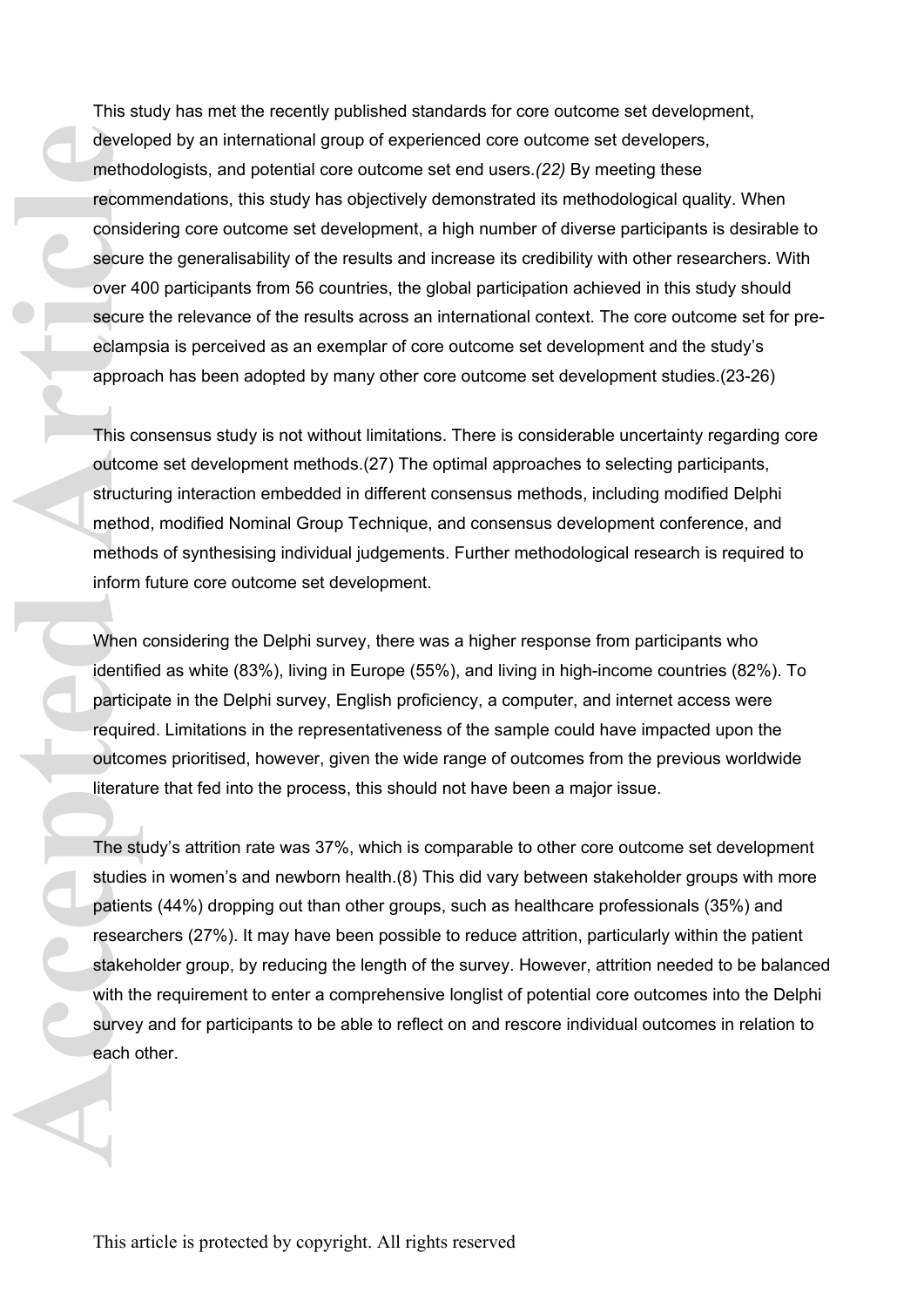Although the notion of achieving consensus is fundamental to core outcome set development, the definition of what constitutes consensus is less clear. The pre-specified consensus definition applied within the Delphi survey could be considered as being too accommodating, as it resulted in the identification of 47 initial consensus outcomes. Further methodological research is required to develop an appropriate consensus definition which could accommodate the skewed scoring distribution of the respondents.(28)

#### **Interpretation**

Most trials evaluating potential treatments for pre-eclampsia have neglected to report many of the outcomes included in the core outcome set.(6, 29) For example, only a third of trials have reported eclampsia, less than a tenth of trials have reported stroke, and only three trials have reported pulmonary oedema.(6) Selective reporting of outcomes, based on statistical significance, could be contributing to these omissions.(30) Systematic implementation of the core outcome set for pre-eclampsia should ensure future pre-eclampsia research reports outcomes that matter to healthcare professionals, researchers, and women with pre-eclampsia, and help to limit selective reporting of results based upon statistical significance. Such an approach could be replicated in other areas of women's and newborn health, including endometriosis, twin-twin transfusion syndrome, and neonatal care, to tackle the variation in outcome reporting and suspected outcome reporting bias.(31-33) definiti<br>
applied<br>
in the identical<br>
to devert distributed that the ports<br> **Acception of the standard outcon**<br>
reports<br>
for pre<br>
althe report<br>
outcon<br>
the report<br>
outcon<br>
It is co<br>
Standard outline<br>
trial pre<br>
they ex<br>
fun

It is considered good practice for researchers planning randomised trials to implement the Standard Protocol Items: Recommendations for Interventional Trials (SPIRIT) statement which outlines the scientific, ethical, and administrative elements that should be addressed in a clinical trial protocol.(34) This statement specifically recommends the use of core outcome sets where they exist. In addition, the importance of implementing core outcome sets is recognised by the funders of health research.

The CROWN initiative, supported by over 80 specialty journals, have resolved to implement this core outcome set.(8) Participating journals will require researchers to report core outcomes within manuscripts and offer conclusions based on these outcomes. Where core outcome sets have not been collected, the researchers will be asked to report this deficiency and its implications for their findings.(9)

The Cochrane Pregnancy and Childbirth Group have committed to implementing the core outcome set for pre-eclampsia when new and updated reviews are being prepared. Uptake of the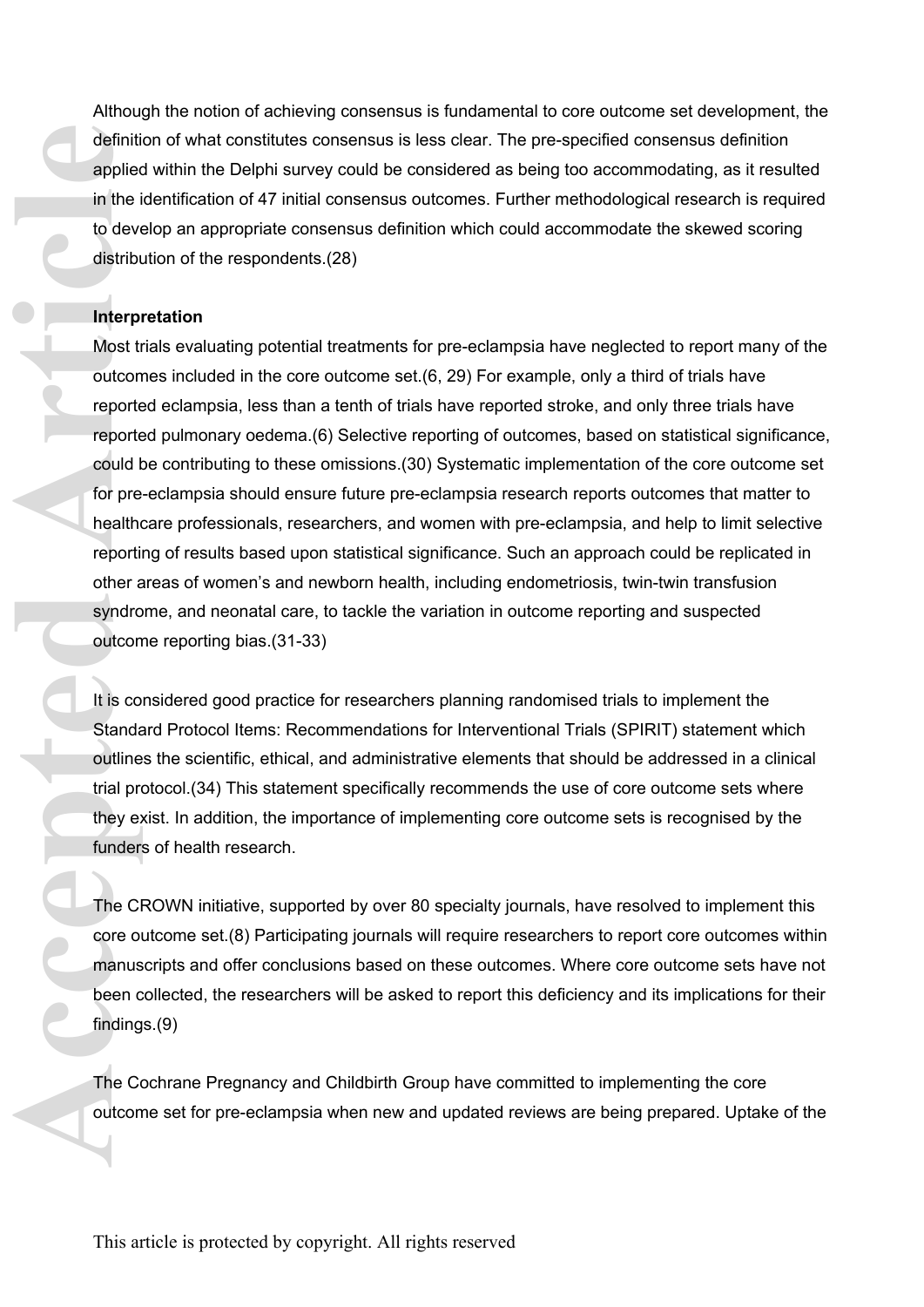core outcome set should facilitate the possibility of more sophisticated methods of evidence synthesis, including individual patient data (IPD) meta-analysis and network meta-analysis.

The core outcome set has been developed specifically for comparative effectiveness research. The use of this core outcome set in other types of research is highly desirable. There is currently a research priority setting partnership developing research priorities for hypertension in pregnancy.(35) This work should be considered complementary to a wider agenda of reducing research waste across hypertension in pregnancy research. Such agendas have been proposed in areas relevant to women's health, including twin and multiple pregnancy research with research priority setting and core outcome set development as important components.(36, 37)

Blood pressure and severe hypertension were not identified as core outcomes. In adult nonpregnant populations, blood pressure is a valid surrogate outcome for heart disease, stroke, and mortality.(38-40) In the context of pre-eclampsia research, maternal blood pressure has been commonly selected as a surrogate outcome, which represents a single pathway that operates within a complex multifactorial disease, characterised by vasoconstriction, coagulation, and intravascular fluid redistribution, resulting in widespread microthrombi formation and necrosis within maternal end-organs.(6, 41, 42) Reliable conclusions around the impact of pre-eclampsia interventions cannot necessarily be informed by reductions in maternal blood pressure as the consequences of blood pressure changes upon a diverse range of clinically meaningful outcomes, including maternal mortality, pulmonary edema, and renal failure, may be unclear. Developing a core outcome set for pre-eclampsia represents an opportunity to deliver a paradigm shift by measuring treatment effectiveness as a clinical rather than a biological response. Researchers should continue to report blood pressure as a descriptive outcome. synthe<br>
The cc<br>
The us<br>
a resear<br>
pregna<br>
resear<br>
in area<br>
resear<br>
Blood<br>
pregna<br>
mortali<br>
comme within<br>
intrava<br>
within<br>
intrava<br>
within<br>
intrava<br>
within<br>
intrava<br>
within<br>
interve<br>
conser<br>
outcon<br>
Develc<br>
shift by<br>
Resea<br>

Core outcomes require standardised outcome measures. Without a standardised approach, researchers would be able to choose from a variety of different outcome measures for individual core outcomes. Such variation can make it difficult to synthesise the results of individual trials within secondary research.(36) The collaboration has standardised definitions using formal consensus development methods to secure additional harmony across future pre-eclampsia trials and ensure secondary research can be undertaken prospectively, efficiently, and harmoniously.(43) It is intended these consensus outcome measures will be used for core outcomes included in other core outcome sets relevant to women's and newborn health.(44-50)

#### **Conclusion**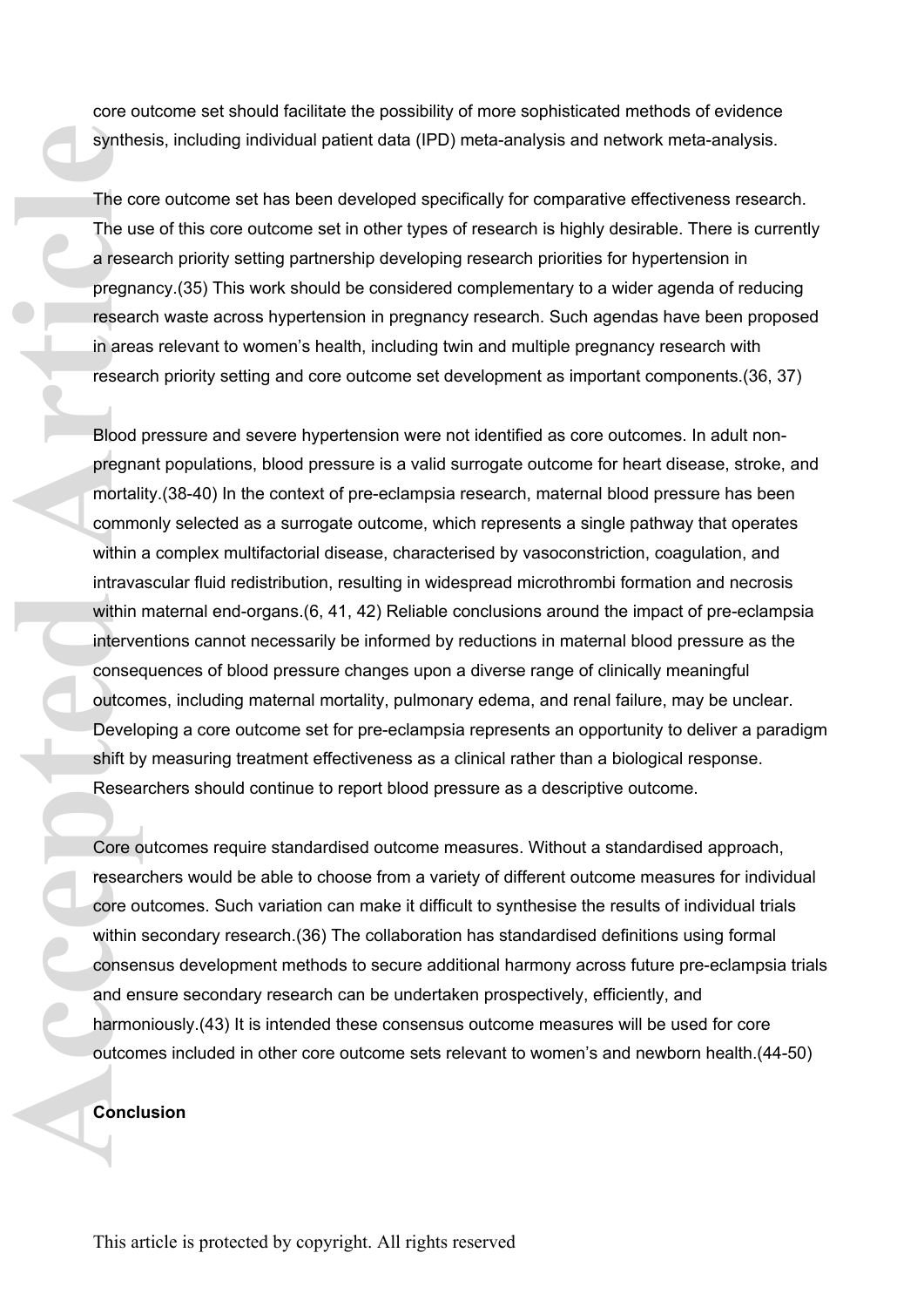This core outcome set for pre-eclampsia should now underpin all future randomised trials and systematic reviews evaluating potential treatments for pre-eclampsia. Such rationalisation should ensure that future research addresses outcomes agreed as important in a consistent manner, facilitate meta-analysis, enhance patient care, and ultimately improve the outcomes of pregnant women and their babies.

#### **International Collaboration to Harmonise Outcomes for Pre-eclampsia (iHOPE)**

Dr Edgardo J. Abalos, Centro Rosarino de Estudios Perinatales, Argentina; Christine C. D. Adamson, Chelsea and Westminster Hospital NHS Foundation Trust, United Kingdom; Dr Adebayo A. Akadri, Babcock University, Nigeria; Professor Zekeriya Akturk, Ailem Academic Counselling, Turkey; Professor Karel Allegaert, KU Leuven, Belgium; Dr Edith Angel-Müller, Universidad Nacional de Colombia, Colombia; Jessica Antretter, Northwell Health, United States; Dr Helen F. Ashdown, University of Oxford, United Kingdom; Professor Francois Audibert, Université de Montréal, Canada; Dr Nathalie Auger, University of Montreal Hospital Centre, Canada; Professor Canan Aygun, Ondokuz Mayıs University, Turkey; Dr Inas Babic, Prince Sultan Military Medical City, Saudi Arabia; Professor Rashmi Bagga, Postgraduate Institute of Medical Education and Research, Chandigarh, India; Judith M. Baker, South Africa; Dr Pradipta Bhakta, University Hospital Limerick, Ireland; Professor Vineet Bhandari, Drexel University, United States; Dr Sohinee Bhattacharya, University of Aberdeen, United Kingdom; Dr Marco H. Blanker, University of Groningen, The Netherlands; Professor Frank H. Bloomfield, University of Auckland, New Zealand; Dr Anna Bof, Australia; Siobhan M. Brennan, Ireland; Dr Kim Broekhuijsen, Haaglanden Medisch Centrum, The Netherlands; Professor Emeritus Fiona Broughton Pipkin, Nottingham University Medical School, United Kingdom; Dr Joyce L. Browne, Utrecht University, The Netherlands; Dr Roger M. Browning, King Edward Memorial Hospital for Women, Australia; Jameson W. Bull, United States; Dr Amina Butt, Saudi Arabia; Dena Button, United States; Dr Jeremy P. Campbell, Imperial College Healthcare NHS Trust, United Kingdom; Dr Doris M. Campbell, University of Aberdeen, United Kingdom; Professor Lionel Carbillon, Jean-Verdier Hospital, France; Sarah Carthy, United Kingdom; Dr Emma Casely, United Kingdom; Dr James A. Cave, Downland Practice, United Kingdom; Professor Jose G. Cecatti, University of Campinas, Brazil; Dr Mónica E. Chamillard, Centro Rosarino de Estudios Perinatales, Argentina; Professor Dominique Chassard, Université Lyon, France; Dr Nancy C. Checheir, University of North Carolina School of Medicine, United States; Professor Vasilii S. Chulkov, South Ural State Medical University, Russia; Dr Catherine A. Cluver, Stellenbosch University, South Africa; Carole F. Crawford, University of Oxford, United Kingdom; Mandy C. Daly, Irish Neonatal Health Alliance, Ireland; Professor Dorota A. Darmochwal-Kolarz, University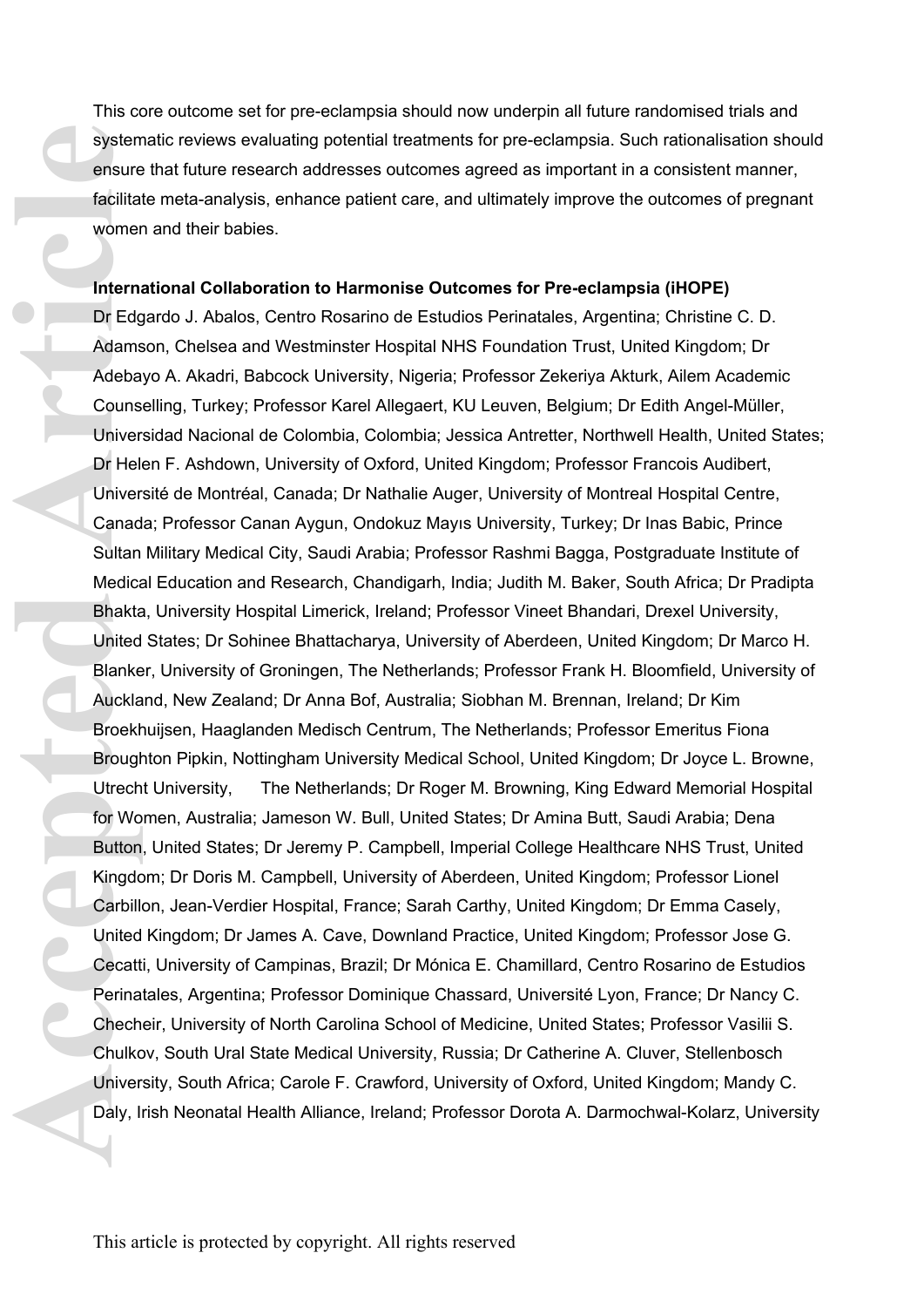of Rzeszow, Poland; Ruth E. Davies, United Kingdom; Professor Mark W. Davies, Royal Brisbane and Women's Hospital, Australia; Dr James S. Dawson, Nottingham University Hospitals NHS Trust, United Kingdom; Nichola Dobson, United Kingdom; Claire N. Dodd, University Hospitals of Leicester, United Kingdom; Dr Fiona Donald, North Bristol NHS Trust, United Kingdom; Emeritus Professor Lelia Duley, University of Nottingham, United Kingdom; Jorie Epstein-Mares, United States; Professor Offer Erez, Soroka University Medical Center Ben Gurion University of the Negev, Israel; Dr Emma Evans, St George's University Hospitals NHS Foundation Trust, United Kingdom; Dr Richard N. Farlie, Hospitalsenhed Midt, Denmark; Amy V. Ferris, United Kingdom; Elizabeth M. Frankland, United Kingdom; Dr Dilys J. Freeman, University of Glasgow, United Kingdom; Dr Shalini Gainder, Postgraduate Institute of Medical Education and Research, India; Dr Wessel Ganzevoort, Amsterdam Universitair Medische Centra, The Netherlands; Dr Oghenekome A. Gbinigie, United Kingdom; Dr Sanjib K. Ghosh, All India Institute of Medical Sciences Patna, India; Dr Margaret Glogowska, University of Oxford, United Kingdom; Andrea Goodlife, University Hospitals of Leicester, United Kingdom; Dr Katie L. Gough, Luton and Dunstable University Hospital, United Kingdom; Jessica R. Green, United Kingdom; Professor Fouzia Gul, Khyber Medical University Institution of Medical Sciences , Pakistan; Lorraine Haggerty, Midwife Mid Essex Hospitals NHS Trust, United Kingdom; Professor David R. Hall, Stellenbosch University, South Africa; Professor Mikko Hallman, University of Oulu, Finland; Leigh M. Hamilton, New Zealand; Dr Sarah J. Hammond, St George's University Hospitals NHS Foundation Trust, United Kingdom; Professor SIoban D. Harlow, University of Michigan, United States; Dr Karen E.Hays CNM, Bastyr University, United States; Stacey C. Hickey, New Zealand; Mary Higgins, Irish Nurses and Midwives Organisation, Ireland; Dr Lisa Hinton, University of Oxford, United Kingdom; Associate Professor Sebastian R. Hobson, University of Toronto, Canada; Dr Matthew J. Hogg, Barts Health NHS Trust, United Kingdom; Heidi J. Hollands, University Hospitals Plymouth NHS Trust, United Kingdom; Professor Caroline S. E. Homer, Burnet Institute, Australia; Dr Zahra Hoodbhoy, Aga Khan University, Pakistan; Dr Paul Howell, Barts Health NHS Trust, United Kingdom; Professor Berthold Huppertz, Medical University of Graz, Austria; Dr Shahid Husain, Homerton University Hospital NHS Foundation Trust, United Kingdom; Dr Susan D. Jacoby, Mount Royal University, Canada; Professor Evelyne Jacqz-Aigrain, Université de Paris, France; Dr Gareth Jenkins, Royal Surrey County Hospital, United Kingdom; Dr David Jewel, United Kingdom; Dr Mark J. Johnson, University Hospital Southampton NHS Foundation Trust, United Kingdom; Dr Carolyn L. Johnston, St George's University Hospitals NHS Foundation Trust, United Kingdom; Paige M. Jones, United Kingdom; Professor Ira Kantrowitz-Gordon, University of Washington School of Nursing, United States; Dr Rehan-Uddin Khan, Barts Health NHS Trust, United Kingdom; Lisa J. Kirby, United Kingdom; Catherine Brisba<br>
Hospit<br>
Univer<br>
United<br>
Jorie E<br>
Gurion<br>
Ferris,<br>
of Glas<br>
Resea<br>
Nether<br>
of Mec<br>
Andrea<br>
and Du<br>
Profes<br>
Lorrair<br>
Hall, S<br>
Leigh I<br>
Found<br>
States<br>
Mary F<br>
Oxford<br>
Canad<br>
Univer<br>
Burnet<br>
Burnet<br>
Barts H<br>
Graz,<br>
Aig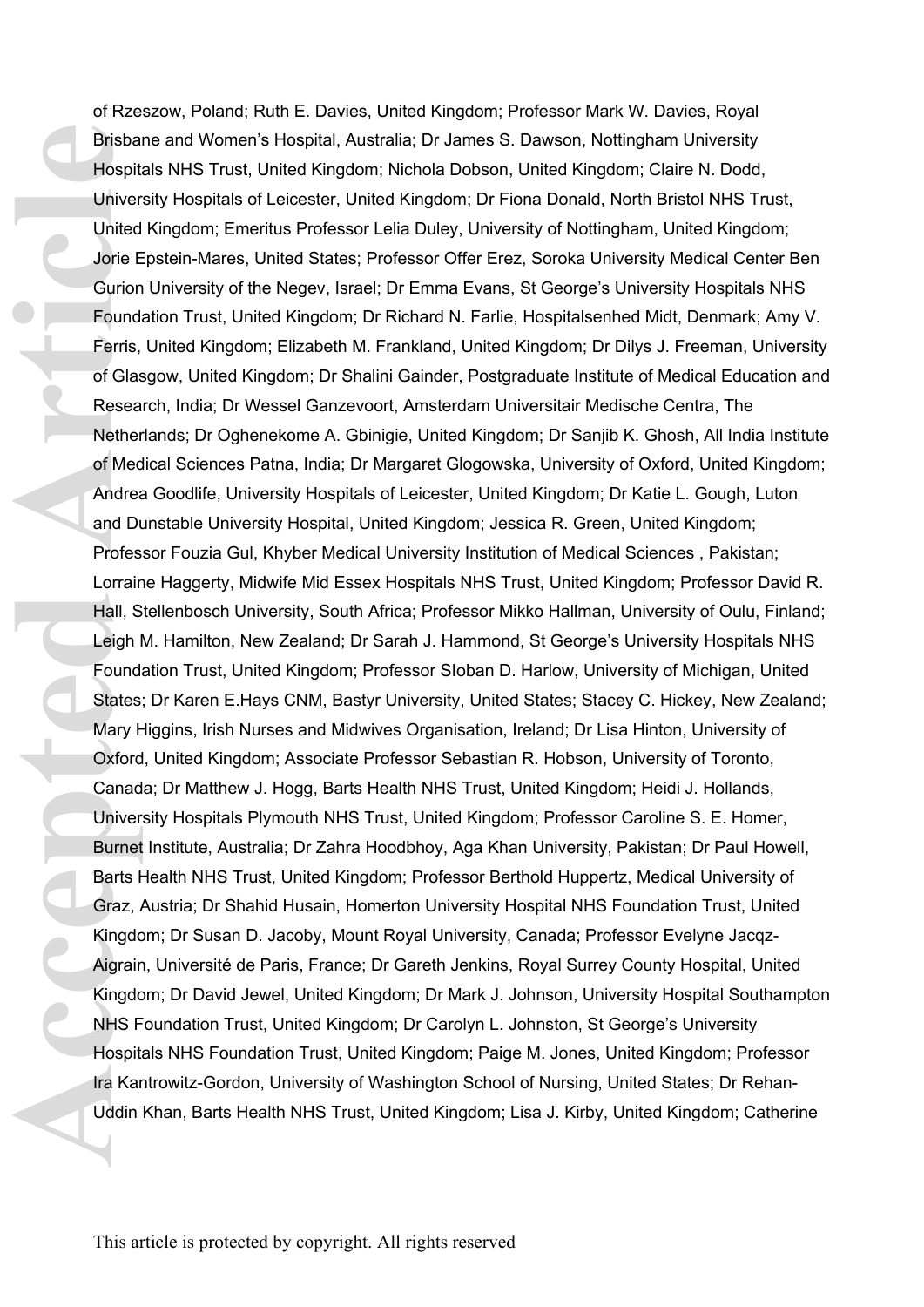Kirk, United Kingdom; Professor Marian Knight, University of Oxford, United Kingdom; Mary T. Korey, United States; Dr Geraint J. Lee, Evelina London Children's Hospital Neonatal Unit, United Kingdom; Associate Professor Vincent W. Lee, University of Sydney, Australia; Dr Louis S. Levene, University of Leicester, United Kingdom; Dr Ambrogio P. Londero, Academic Hospital of Udine, Italy; Associate Professor Karin M. Lust, Royal Brisbane and Women's Hospital, Australia; Dr Vanessa MacKenzie, NHS Borders, United Kingdom; Dr Line Malha, Weill Cornell Medical College, United States; Dr Massimo Mattone, Italy; Dr David E. McCartney, United Kingdom; Professor Alison McFadden, University of Dundee, United Kingdom; Professor Brian H. McKinstry, University of Edinburgh, United Kingdom; Associate Professor Philippa F. Middleton, South Australian Health and Medical Research Institute, Australia; Dr Hiten D. Mistry, University of Nottingham, United Kingdom; Dr Caroline A. Mitchell, University of Sheffield, United Kingdom; Joanne C. Mockler, Monash University and Monash Health, Australia; Sally-Ann Molsher, United Lincolnshire Hospitals NHS Trust, United Kingdom; Elizabeth S. Monast, United States; Professor Emeritus Jagidesa Moodley, University of Kwa Zulu-Natal, South Africa; Dr Rob Mooij, Beatrix Hospital, The Netherlands; Emma L. Moore, United Kingdom; Dr Linda Morgan, University of Nottingham, United Kingdom; Dr Angela Moulson, United Kingdom; Dr Faraz Mughal, Keele University, United Kingdom; Dr Shuchita R. Mundle, Government Medical College, Nagpur, India; Dr Miguel Angel Munoz, Institut Catala de la Salut. IdiapJgol, Spain; Professor Elizabeth Murray, University College London, United Kingdom; Dr Chie Nagata, National Center for Child Health and Development, Japan; Dr Abhijit S. Nair, Basavatarakam Indo-American Cancer Hospital and Research Institute, India; Professor Annettee Nakimuli, Uganda; Dr Gita Nath, Axon Anaesthesia Associates, India; Rachel S. Newport, Pennine Acute Hospitals NHS Trust, United Kingdom; Professor Pippa Oakeshott, St George's, University of London, United Kingdom; Dr Maria R. Ochoa-Ferraro, Norfolk and Norwich University Hospital, United Kingdom; Professor Hein Odendaal, Stellenbosch University, South Africa; Professor Akihide Ohkuchi, Jichi Medical University School of Medicine, Japan; Professor Leandro Oliveira, São Paulo State University, Brazil; Dr Eduardo Ortiz-Panozo, National Institute of Public Health, Mexico; Dr Martijn A. Oudijk, Amsterdam Universitair Medische Centra, The Netherlands; Dr Seyhan E. Oygucu, University of Kyrenia, Turkey; Emeritus Professor Michael J. Paech, King Edward Memorial Hospital, Australia; Dr Rebecca C. Painter, Amsterdam University Centres, The Netherlands; Claire L. Parry, United Kingdom; Dr Beth A. Payne, University of British Columbia, Canada; Emma L. Pearson, United Kingdom; Professor Vorapong Phupong, Chulalongkorn University, Thailand; Naomi Pickett, United Kingdom; Katie A. Pickles, United Kingdom; Louise K. Plumb, United Kingdom; Dr Federico Prefumo, University of Brescia, Italy; Professor Roanne Preston, University Of British Columbia, Canada; Dr Joel G. Ray, University of Toronto, Canada; Dr Juliet Rayment, United Korey,<br>
Kingda<br>
Levent<br>
Udine,<br>
Dr Var<br>
Colleg<br>
Profes<br>
McKin:<br>
South<br>
of Nott<br>
Joanna Lincolr<br>
Emerit<br>
Hospit<br>
Notting<br>
Univer<br>
Dr Mig<br>
Univer<br>
Dr Mig<br>
Univer<br>
Dr Mig<br>
Univer<br>
Profes<br>
Ochoa<br>
Odend<br>
Univer<br>
Brazil;<br>
Amste<br>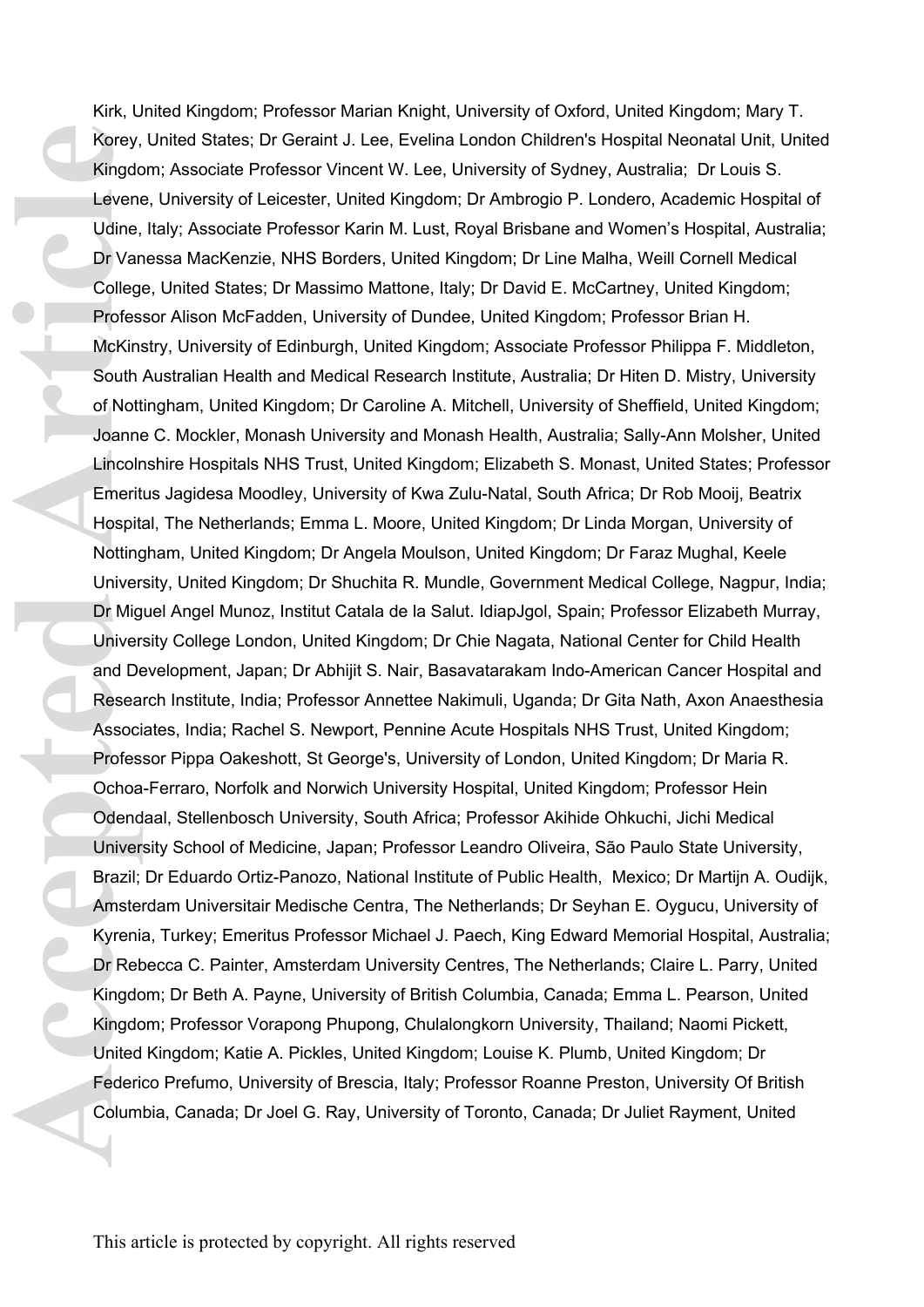Kingdom; Lynsey V. Regan, United Kingdom; Dr Evelyne Rey, University of Montreal, Canada; Dr Emily J. Robson, United Kingdom; Antonia N. Rubin, United Kingdom; Professor Jorge A. Rubio-Romero, Universidad Nacional de Colombia, Colombia; Dr Kristiina Rull, Women's Clinic of Tartu University Hospital, Estonia; Professor Nelson Sass, Universidade Federal de São Paulo, Brazil; Professor Nadine Sauvé, Université de Sherbrooke, Canada; Nicola A. Savory, University Hospital of Wales, United Kingdom; Professor James R. Scott, University of Iowa, United States; Dr Sarah E. Seaton, University of Leicester, United Kingdom; Paul T. Seed, King's College London, United Kingdom; Dr Judy M. Shakespeare, United Kingdom; Dr Antonia W. Shand, University of Sydney, Australia; Dr Sanjay Sharma, Westmead Hospital, Australia; Dr Tammy Y. Shaw, Canada; Dr Kate L. Smedley, United Kingdom; Dr Drew Smith, Princess Royal Maternity, United Kingdom; Ashley Smith Conk, United States; Donna Soward, Australia; Professor Holger Stepan, Leipzig University, Germany; Dr Konstantinos Stroumpoulis, Centre Hospitalier Public du Cotentin, France; Dr Anoop Surendran, Lewisham and Greenwich NHS Trust, United Kingdom; Professor Satoru Takeda, Juntendo University Faculty of Medicine, Japan; Dr Lawrence Tan, Western Sydney University, Australia; Becky S. Theriot, United States; Hayley F. Thomas, Netherlands; Karen Thompson, Australia; Dr Peter I. Thompson, National Institute of Health Research, United Kingdom; Professor Matthew J. Thompson, University of Washington, United States; Laura Toms, United Kingdom; Kate L. H. T. Torney, United Kingdom; Dr Julian S. Treadwell, University of Oxford, United Kingdom; Dr Katherine L. Tucker, University of Oxford, United Kingdom; Dr Mark A. Turrentine, Baylor College of Medicine, United States; Dr Oliver Van Hecke, University of Oxford, United Kingdom; Dr Miriam F. Van Oostwaard, Capelle aan den Ijssel, The Netherlands; Dr Daniela N. Vasquez, Sanatorio Anchorena, Argentina; Dr David J. A. Vaughan, London North West University Healthcare NHS Trust, United Kingdom; Dr Angela VInturache, Oxford University Hospitals NHS Foundation Trust, United Kingdom; Professor James Walker, University of Leeds, United Kingdom; Dr Stephen P. Wardle, Nottingham University Hospitals NHS Trust, United Kingdom; Professor Tayyiba Wasim, Institute of Medical Sciences, Lahore, Pakistan; Dr Jonathan H. Waters, UPMC Magee Womens Hospital, United States; Dr Clare L. Whitehead, University of Toronto, Canada; Dr Alexander Wolfson, Penn Medicine Princeton Health, United States; Professor Seonae Yeo, University of North Carolina at Chapel Hill, United States; and Dr Arnold G. Zermansky, University of Leeds, United Kingdom. Emily .<br>
Romer<br>
Univer<br>
Profes<br>
Hospit<br>
Dr Sar<br>
London<br>
Univer<br>
Shaw,<br>
United<br>
Stepar<br>
Cotent<br>
Profes<br>
Weste<br>
Nether<br>
Resea<br>
States<br>
Tready<br>
United<br>
Hecke<br>
Ijssel,<br>
Vaugh<br>
VIntura<br>
Junited<br>
Hecke<br>
Ijssel,<br>
Vaugh<br>
VIntura<br>

#### **Acknowledgments**

This work reports independent research arising from a doctoral fellowship (DRF-2014-07-051) supported by the National Institute for Health Research, Barts Charity, and Elisabeth Garrett Anderson Hospital Charity Travelling Fellowship in Memory of Anne Boutwood. Dr Chris Gale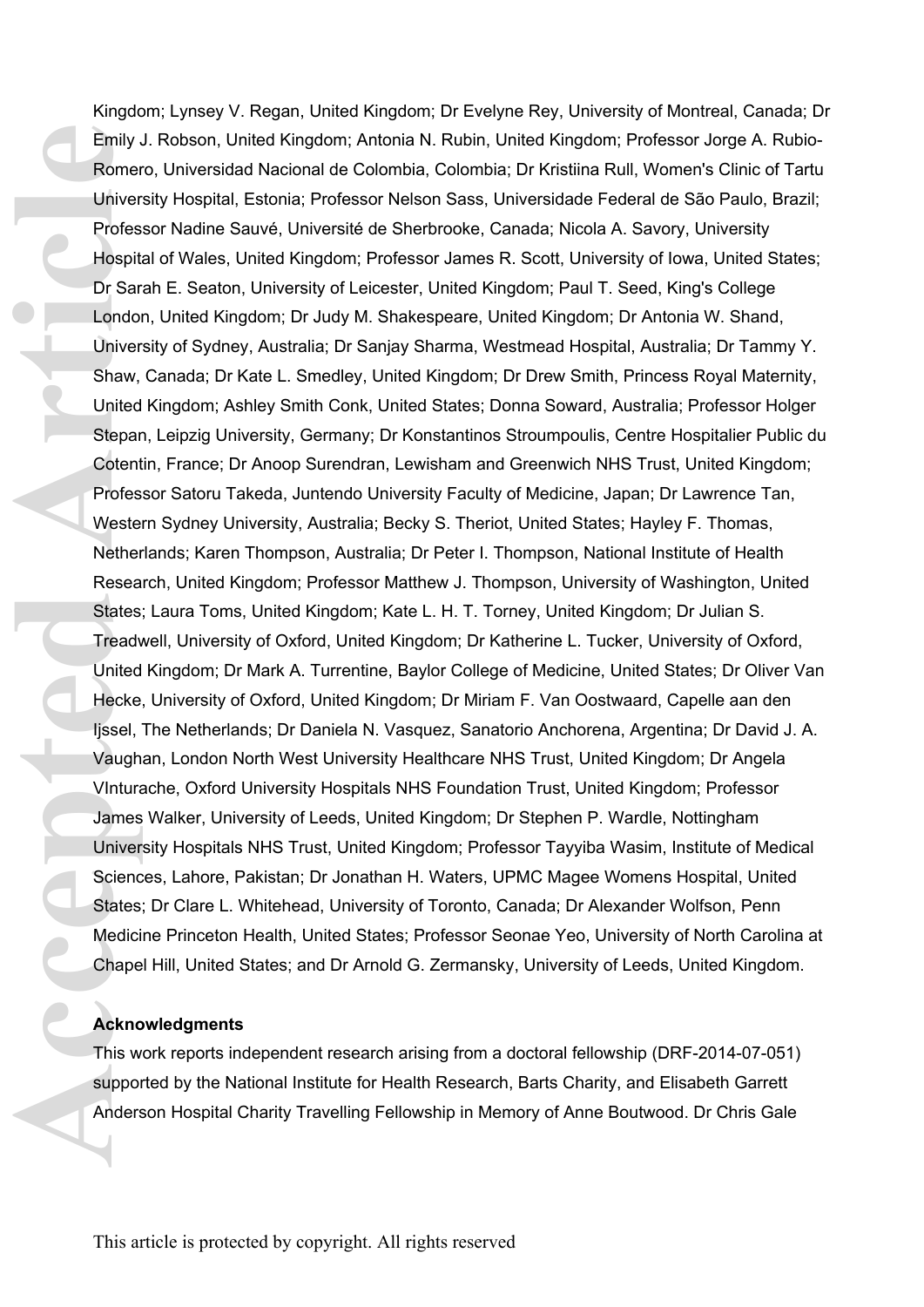was supported by a Medical Research Council Clinician Scientist Fellowship. Prof Richard McManus was supported by a National Institute for Health Research Professorship (NIHR-RP-R2-12-015) and the National Institute for Health Research Collaboration for Leadership in Applied Health Research and Care Oxford. Prof Richard McManus, Prof. Paula Williamson, and Prof Sue Ziebland are supported by National Institute for Health Research Senior Investigator awards. Prof Ben Mol is supported by a National Health and Medical Research Council Investigator Grant. The views expressed in this publication are those of the authors and not necessarily those of the National Health Service, the National Institute for Health Research, or the Department of Health.

We would like to thank the Delphi survey and consensus development meeting participants. We would like to thank the Radcliffe Women's Health Patient Participation group, Action on Preeclampsia, and our patient and public representatives who assisted with study design, data interpretation, and planned dissemination. We would like to thank colleagues at the Nuffield Department of Primary Care Health Sciences, University of Oxford including Jacqui Belcher, Carla Betts, Lucy Curtin, Dawn Evans, Caroline Jordan, Sarah King, Sam Monaghan, Nicola Small, and Clare Wickings for administrative, technical, or material support. We would like to thank Prof. Marian Knight, Nuffield Department of Population Health, University of Oxford, for providing subject-specific expertise. We would like to thank colleagues at the Women's Health Research Unit, Queen Mary, University of London, including Khalid Khan, Rehan Khan, and Tracy Holtham for administrative, technical support, or subject-specific expertise. We would like to thank David J. Mills for administrative and logistical support. McMar<br>
R2-12-<br>
Health<br>
Zieblar<br>
Ben M<br>
views<br>
Nation<br>
We wc<br>
Wation<br>
We wc<br>
Would<br>
eclamp<br>
interpr<br>
Depart<br>
Carla I Small,<br>
thank I<br>
providi<br>
Resea<br>
Tracy<br>
to than<br>
Confli<br>
Dr Gal<br>
and his<br>
report<br>
Therm<br>
multipl<br>
confli<br>

#### **Conflicts of interest**

Dr Gale has received expenses to attend an educational conference from Chiesi Pharmaceuticals and his institution has received research funding from Chiesi Pharmaceuticals. Prof Karumanchi reports receiving research funding from Siemens, serving as a consultant to Roche and Thermofisher Scientific, having a financial interest in Aggamin Pharmaceuticals, and holding multiple patents. Prof Khalil reports being the inventor of the Hampton system. Prof Mol reports consultancy fees from Guerbet, iGenomix, Merck KGaA, and ObsEva. Prof McManus reports research support from Omron. The remaining authors declare no competing interests. Completed disclosure of interest forms are available to view online as supporting information.

#### **Author contributions**

Study concept and design: JMD, PRW, SZ, and RJM. Acquisition of data: JMD, AEC, DRD, JVH, CG, MB, LCC, WAG, RF, SAK, AK, DNL, LM, BWM, MS, ST, MJW, PVD, PRW, SZ, RJM.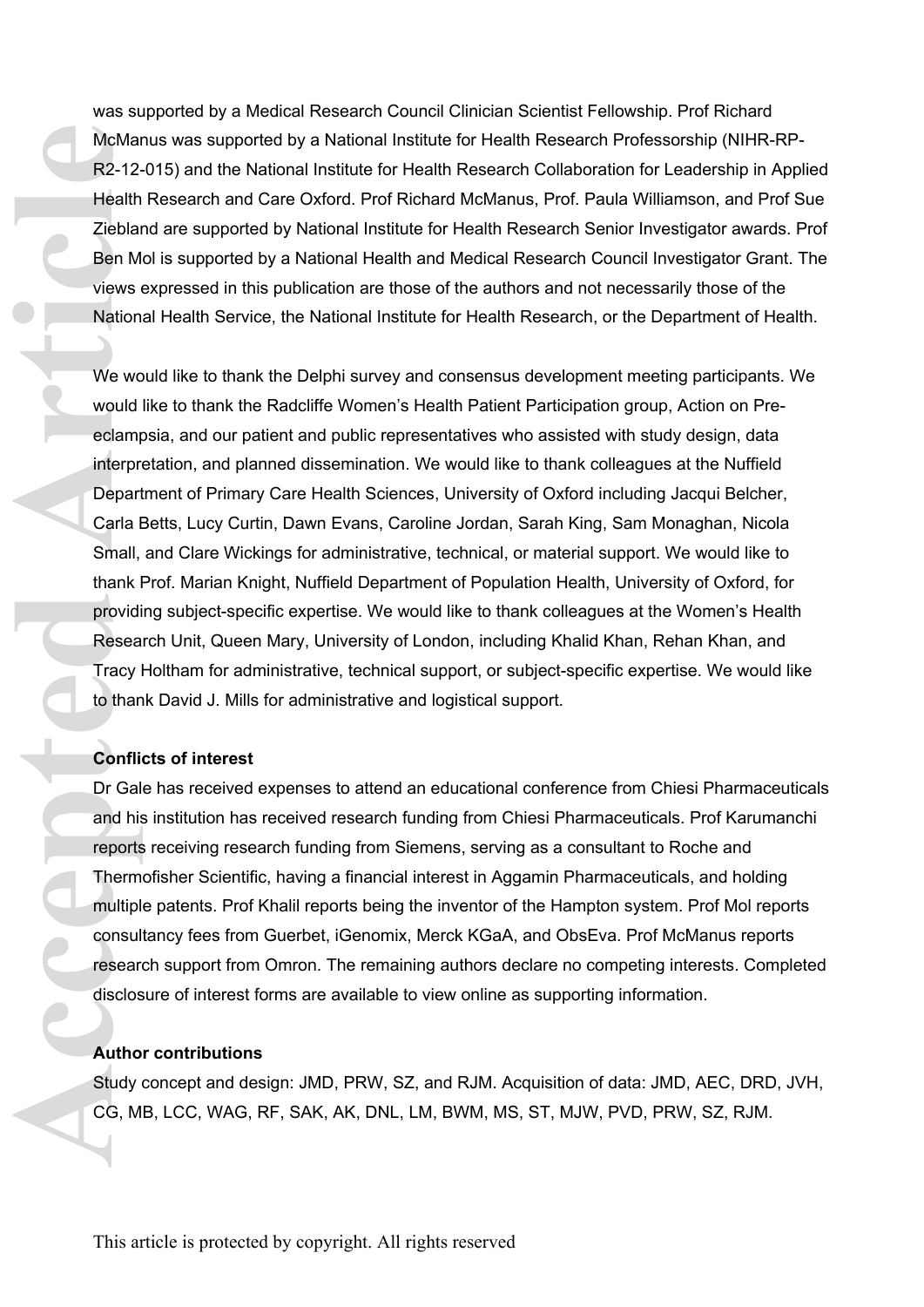Analysis and interpretation of data: JMD, AEC, DRD, JVH, CG, MB, LCC, WAG, RF, SAK, AK, DNL, LM, BWM, MS, ST, MJW, PVD, PRW, SZ, RJM. Drafting of the manuscript: JMD, SZ, and RJM. Critical revision of the manuscript for important intellectual content: JMD, AEC, DRD, JVH, CG, MB, LCC, WAG, RF, SAK, AK, DNL, LM, BWM, MS, ST, MJW, PVD, PRW, SZ, RJM. Obtaining funding: JMD, PRW, SZ, and RJM. Study supervision: JMD, PRW, SZ, and RJM.

#### **Sources of funding**

This study was funded by the Barts Charity, Elisabeth Garrett Anderson Hospital Charity, and National Institute for Health Research. The funders have no role in the design and conduct of the study, the collection, management, analysis, or interpretation of data, or manuscript preparation.

#### **Ethical approval**

Ethical approval was received from the National Research Ethics Service (reference number: 12/SC/0495; 1st July 2015).

# **References**

1. Duley L. The global impact of preeclampsia and eclampsia. Seminars in Perinatology. 2009;33(3):130-7.

2. Task Force on Hypertension in Pregnancy. Hypertension in pregnancy. Washington, United States: American College of Obstetricians and Gynecologists; 2013.

3. National Collaborating Centre for Women's and Children's Health. Hypertension in pregnancy: The management of hypertensive disorders during pregnancy. NICE Clinical Guidelines, No. 107. London, United Kingdom: Royal College of Obstetricians and Gynaecologists Press; 2010.

4. World Health Organization Department of Reproductive Health and Research. WHO recommendations for prevention and treatment of preeclampsia and eclampsia. Geneva, Switzerland: World Health Organization; 2011.

5. Duffy JMN, Ziebland S, von Dadelszen P, McManus RJ. Tackling poorly selected, collected, and reported outcomes in obstetrics and gynecology research. American Journal of Obstetrics & Gynecology. 2019;220(1):71.e1-.e4.

6. Duffy JMN, Hirsch M, Kawsar A, Gale C, Pealing L, Plana MN, et al. Outcome reporting across randomised controlled trials evaluating therapeutic interventions for pre-eclampsia. BJOG: An International Journal of Obstetrics and Gynaecology. 2017;124(12):1829-39.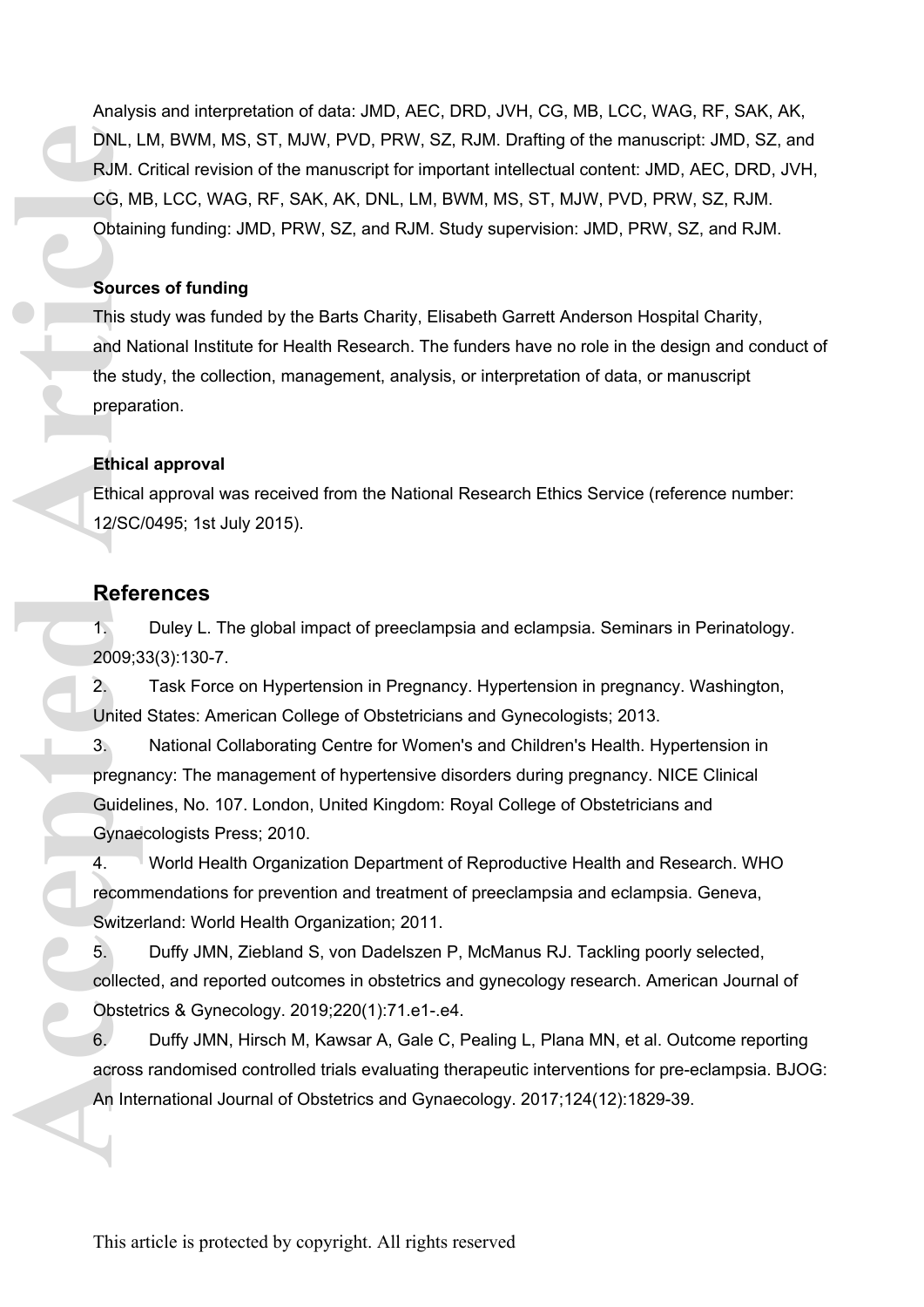7. Williamson PR, Altman DG, Bagley H, Barnes KL, Blazeby JM, Brookes ST, et al. The COMET Handbook: Version 1.0. Trials. 2017;18(S3):280.

8. Duffy JMN, Rolph R, Gale C, Hirsch M, Khan KS, Ziebland S, et al. Core outcome sets in women's and newborn health: A systematic review. BJOG: An International Journal of Obstetrics and Gynaecology. 2017;124(10):1481-9.

9. Khan KS, Romero R. The CROWN Initiative: journal editors invite researchers to develop core outcomes in women's health. American Journal of Obstetrics & Gynecology. 2014;211(6):575-6.

10. Duffy JMN, van 't Hooft J, Gale C, Brown M, Grobman W, Fitzpatrick R, et al. A protocol for developing, disseminating, and implementing a core outcome set for pre-eclampsia. Pregnancy Hypertension: An International Journal of Women's Cardiovascular Health. 2016;6(4):274-8.

11. Brown MA, Magee LA, Kenny LC, Karumanchi SA, McCarthy FP, Saito S, et al. Hypertensive Disorders of Pregnancy. Hypertension. 2018;72(1):24-43.

12. Duffy JMN, Thompson T, Hinton L, Salinas M, McManus RJ, Ziebland S. What outcomes should researchers select, collect, and report in pre-eclampsia research? A qualitative study exploring the views of women with lived experience of pre-eclampsia. BJOG: An International Journal of Obstetrics and Gynaecology. 2019;126(5):637-46.

13. de Greeff A, Nathan H, Stafford N, Liu B, Shennan AH. Development of an accurate oscillometric blood pressure device for low resource settings. Blood Pressure Monitoring. 2008;13(6):342-8.

14. Allotey J, Snell KIE, Chan C, Hooper R, Dodds J, Rogozinska E, et al. External validation, update and development of prediction models for pre-eclampsia using an Individual Participant Data (IPD) meta-analysis: The International Prediction of Pregnancy Complication Network (IPPIC pre-eclampsia) protocol. Diagnostic and Prognostic Research. 2017;1(1):16.

15. von Dadelszen P, Sawchuck D, Hofmeyr JG, Magee LA, Bracken H, Mathai M, et al. PRE-EMPT (PRE-eclampsia-Eclampsia Monitoring, Prevention and Treatment): A low and middle income country initiative to reduce the global burden of maternal, fetal and infant death and disease related to pre-eclampsia. Pregnancy Hypertension: An International Journal of Women's Cardiovascular Health. 2013;3(4):199-202. COME<br>
8. womer<br>
and G<sub>1</sub><br>
9. core of<br>
2014;2<br>
10. for dev<br>
Pregna<br>
2016;6<br>
11. Hypert<br>
12. should<br>
explori<br>
Journa<br>
13. oscillor<br>
2008;1<br>
14. update<br>
Data (I<br>
(IPPIC<br>
15. E-E licome<br>
diseas<br>
Cardio<br>
16. Interna<br>
17. Inform

16. Giannarou L, Zervas E. Using Delphi technique to build consensus in practice. International Journal of Business Science and Applied Management. 2014;9(2):65-82.

17. Skulmoski GJ, Hartman FT, Krahn J. The Delphi method for graduate research. Journal of Information Technology Education: Research. 2007;6:1-21.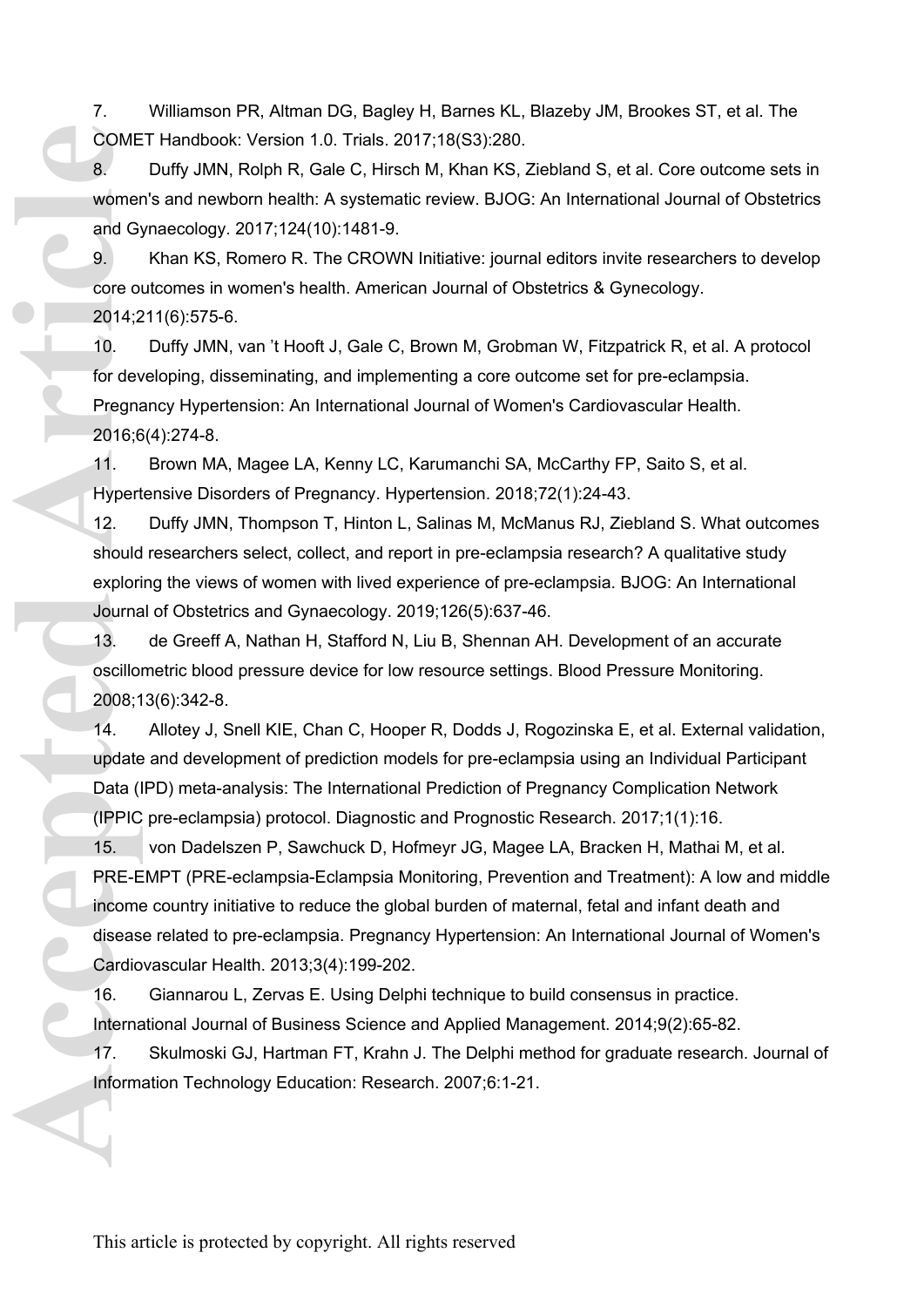18. Murphy M, Sanderson C, Black N, Askham J, Lamping D, Marteau T, et al. Consensus development methods, and their use in clinical guideline development. Health Technology Assessment. 1998;2(3):1-88.

19. Guyatt GH, Oxman AD, Kunz R, Atkins D, Brozek J, Vist G, et al. GRADE guidelines: 2. Framing the question and deciding on important outcomes. Journal of Clinical Epidemiology. 2011;64(4):395-400.

20. Gallagher M, Hares TIM, Spencer J, Bradshaw C, Webb IAN. The nominal group technique: A research tool for general practice? Family Practice. 1993;10(1):76-81.

21. Duffy J, Hirsch M, Ziebland S, McManus R. Methodological decisions influence the identification of potential core outcomes in studies related to pre-eclampsia: an analysis informing the development of recommendations for future core outcome set developers. BJOG: An International Journal of Obstetrics & Gynaecology. 2019;126(12):1482-90. develo<br>Asses:<br>19.<br>Framir<br>2011;6<br>20.<br>Lechnic<br>21.<br>Identifi the develo<br>Internation and Supervice Core of<br>25.<br>Syndry Trials.<br>26.<br>Syndry Trials.<br>26.<br>Gevelo restrict Core of<br>Passer<br>2017;1<br>24.<br>Abortic Core of<br>25.<br>Trials.<br>26.<br>Inte

22. Kirkham JJ, Davis K, Altman DG, Blazeby JM, Clarke M, Tunis S, et al. Core Outcome Set-STAndards for Development: The COS-STAD recommendations. PLOS Medicine. 2017;14(11):e1002447.

23. Webbe J, Brunton G, Ali S, Duffy JM, Modi N, Gale C. Developing, implementing and disseminating a core outcome set for neonatal medicine. BMJ Paediatr Open. 2017;1(1):e000048-e.

24. Whitehouse KC, Kim CR, Ganatra B, Duffy JMN, Blum J, Brahmi D, et al. Standardizing abortion research outcomes (STAR): a protocol for developing, disseminating and implementing a core outcome set for medical and surgical abortion. Contraception. 2017;95(5):437-41.

25. Khalil A, Perry H, Duffy J, Reed K, Baschat A, Deprest J, et al. Twin–Twin Transfusion Syndrome: study protocol for developing, disseminating, and implementing a core outcome set. Trials. 2017;18(1):325.

26. Khalil A, Duffy JMN, Perry H, Ganzevoort W, Reed K, Baschat AA, et al. Study protocol: developing, disseminating, and implementing a core outcome set for selective fetal growth restriction in monochorionic twin pregnancies. Trials. 2019;20(1):35.

27. Duffy J, McManus R. Influence of methodology upon the identification of potential core outcomes: recommendations for core outcome set developers are needed. BJOG: An International Journal of Obstetrics & Gynaecology. 2016;123(10):1599-.

28. Diamond IR, Grant RC, Feldman BM, Pencharz PB, Ling SC, Moore AM, et al. Defining consensus: A systematic review recommends methodologic criteria for reporting of Delphi studies. Journal of Clinical Epidemiology. 2014;67(4):401-9.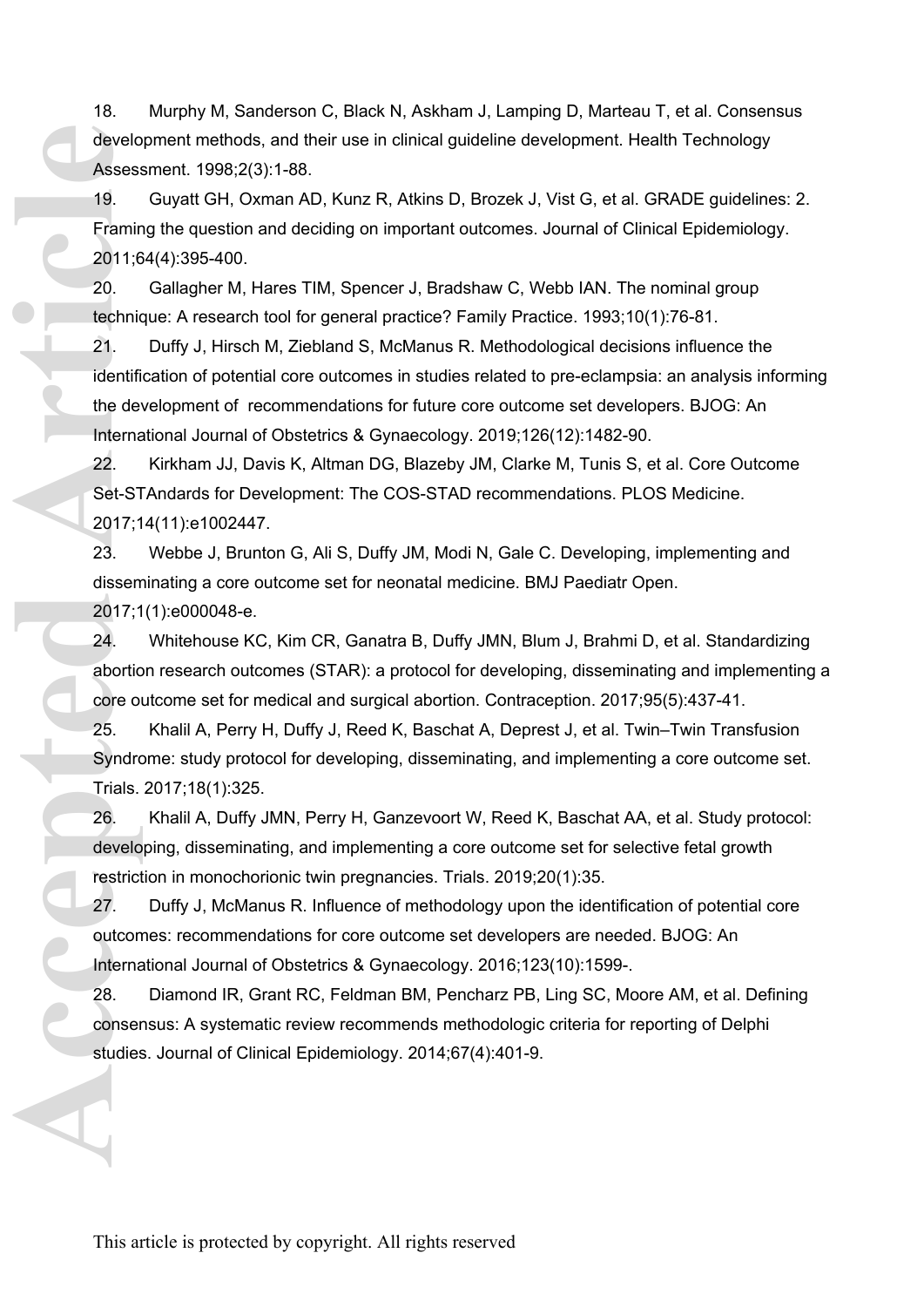29. Duffy J, Hirsch M, Pealing L, Showell M, Khan K, Ziebland S, et al. Inadequate safety reporting in pre-eclampsia trials: a systematic evaluation. BJOG: An International Journal of Obstetrics & Gynaecology. 2018;125(7):795-803.

30. Duffy J, Bhattacharya S, Herman M, Mol B, Vail A, Wilkinson J, et al. Reducing research waste in benign gynaecology and fertility research. BJOG: An International Journal of Obstetrics & Gynaecology. 2017;124(3):366-9.

31. Hirsch M, Duffy JMN, Kusznir JO, Davis CJ, Plana MN, Khan KS, et al. Variation in outcome reporting in endometriosis trials: a systematic review. American Journal of Obstetrics and Gynecology. 2016;214(4):452-64.

32. Perry H, Duffy JMN, Umadia O, Khalil A, Syndrome tICtHOfTTT. Outcome reporting across randomized trials and observational studies evaluating treatments for twin–twin transfusion syndrome: systematic review. Ultrasound in Obstetrics & Gynecology. 2018;52(5):577-85. reporti<br>
Obstet<br>
30.<br>
waste<br>
& Gyn:<br>
31.<br>
outcon<br>
and G<sub>1</sub><br>
32.<br>
across<br>
transfu<br>
2018;5<br>
33.<br>
outcon<br>
- Fetal<br>
34.<br>
explan<br>
35.<br>
priority<br>
Obstet<br>
36.<br>
priority<br>
Obstet<br>
2020;5<br>
future<br>
Partne<br>
2020;5<br>
future<br>
Partne<br>
38.

33. Webbe JWH, Ali S, Sakonidou S, Webbe T, Duffy JMN, Brunton G, et al. Inconsistent outcome reporting in large neonatal trials: a systematic review. Archives of Disease in Childhood - Fetal and Neonatal Edition. 2020;105(1):69-75.

34. Chan A, Tetzlaff JM, Gøtzsche PC, Altman DG, Mann H, Berlin JA, et al. SPIRIT 2013 explanation and elaboration: guidance for protocols of clinical trials. BMJ. 2013;346:e7586.

35. Graham L, Illingworth B, Showell M, Vercoe M, Crosbie E, Gingel L, et al. Research priority setting in women's health: a systematic review. BJOG: An International Journal of Obstetrics & Gynaecology. 2020;127(6):694-700.

36. Townsend R, Duffy JMN, Khalil A. Increasing value and reducing research waste in obstetrics: towards woman-centered research. Ultrasound in Obstetrics & Gynecology. 2020;55(2):151-6.

37. Lam JR, Liu B, Bhate R, Fenwick N, Reed K, Duffy JMN, et al. Research priorities for the future health of multiples and their families: The Global Twins and Multiples Priority Setting Partnership. Ultrasound in Obstetrics & Gynecology. 2019;54(6):715-21.

38. Baigent C, Blackwell L, Emberson J, Holland LE, Reith C, Bhala N, et al. Efficacy and safety of more intensive lowering of LDL cholesterol: A meta-analysis of data from 170,000 participants in 26 randomised trials. The Lancet. 2010;376(9753):1670-81.

39. James PA, Oparil S, Carter BL, Cushman WC, Dennison-Himmelfarb C, Handler J, et al. Evidence-based guideline for the management of high blood pressure in adults. JAMA: The Journal of the American Medical Association. 2014;311(5):507-20.

40. Mancia G, Fagard R, Narkiewicz K, Redon J, Zanchetti A, Bohm M, et al. ESH/ESC guidelines for the management of arterial hypertension: The task force for the management of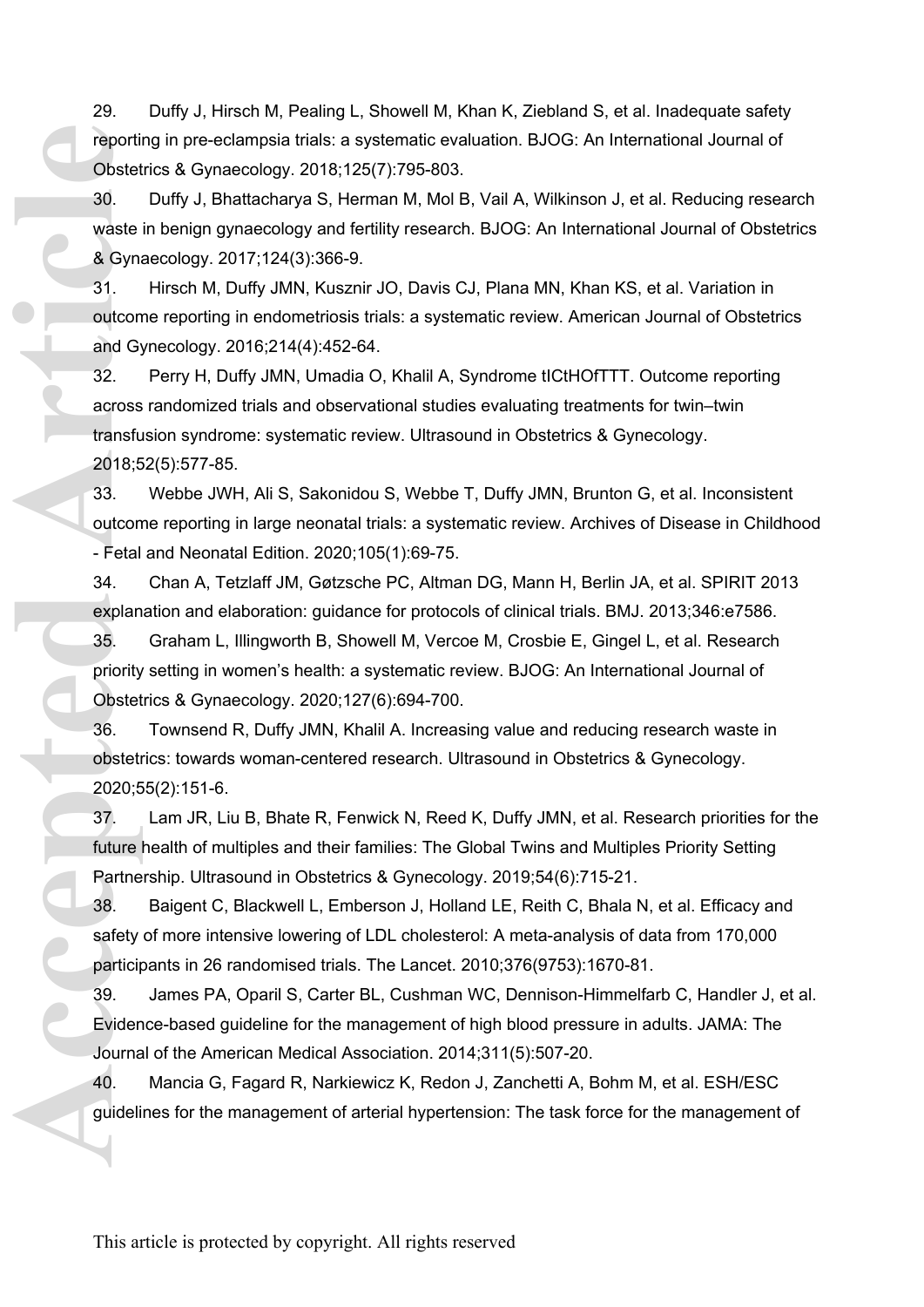arterial hypertension of the European Society of Hypertension and of the European Society of Cardiology. Journal of Hypertension. 2013;31(7):1281-357.

41. Duffy JMN, Hirsch M, Gale C, Pealing L, Kawsar A, Showell M, et al. A systematic review of primary outcome and outcome measure reporting in randomized trials evaluating treatments for preeclampsia. International Journal of Gynecology and Obstetrics. 2017;139(3):262-7.

42. Karumanchi SA, Granger JP. Preeclampsia and pregnancy-related hypertensive disorders. Hypertension. 2016;67(2):238-42.

43. Duffy JMN, Cairns AE, Magee L, von Dadelszen P, van 't Hooft J, Gale C, et al. Standardising definitions for the pre-eclampsia core outcome set: A consensus development study. Pregnancy Hypertension: An International Journal of Women's Cardiovascular Health. Submitted for publication (29 Apr 2020). Cardio<br>
41. of prim<br>
for pre<br>
42. disorde<br>
43. Standa<br>
study. Submi<br>
44. set for<br>
145. future<br>
145. future<br>
145. future<br>
145. future<br>
147. auton<br>
2016;1<br>
47. auton<br>
Diseas<br>
48. resear<br>
Obstet<br>
49. set for<br>
in Obs<br>
50. prot

44. Jansen L, Koot M, van't Hooft J, Dean C, Duffy J, Ganzevoort W, et al. A core outcome set for hyperemesis gravidarum research: an international consensus study. BJOG: An International Journal of Obstetrics & Gynaecology. 2020; DOI: 10.1111/1471-0528.16172.

45. Duffy J, Hirsch M, Vercoe M, Abbott J, Barker C, Collura B, et al. A core outcome set for future endometriosis research: an international consensus development study. BJOG: An International Journal of Obstetrics & Gynaecology. 2020; DOI: 10.1111/1471-0528.16157.

46. van 't Hooft J, Duffy JMN, Daly M, Williamson PR, Meher S, Thom E, et al. A Core Outcome Set for Evaluation of Interventions to Prevent Preterm Birth. Obstetrics & Gynecology. 2016;127(1):49-58.

47. Webbe JWH, Duffy JMN, Afonso E, Al-Muzaffar I, Brunton G, Greenough A, et al. Core outcomes in neonatology: development of a core outcome set for neonatal research. Archives of Disease in Childhood. 2019; DOI: 10.1136/archdischild-2019-317501.

48. Perry H, Duffy JMN, Reed K, Baschat A, Deprest J, Hecher K, et al. Core outcome set for research studies evaluating treatments for twin–twin transfusion syndrome. Ultrasound in Obstetrics & Gynecology. 2019;54(2):255-61.

49. Townsend R, Duffy JMN, Sileo F, Perry H, Ganzevoort W, Reed K, et al. Core outcome set for studies investigating management of selective fetal growth restriction in twins. Ultrasound in Obstetrics & Gynecology. Accepted for publication.

50. Duffy JMN, Bhattacharya S, Curtis C, Evers JLH, Farquharson RG, Franik S, et al. A protocol developing, disseminating and implementing a core outcome set for infertility. Human Reproduction Open. 2018;2018(3).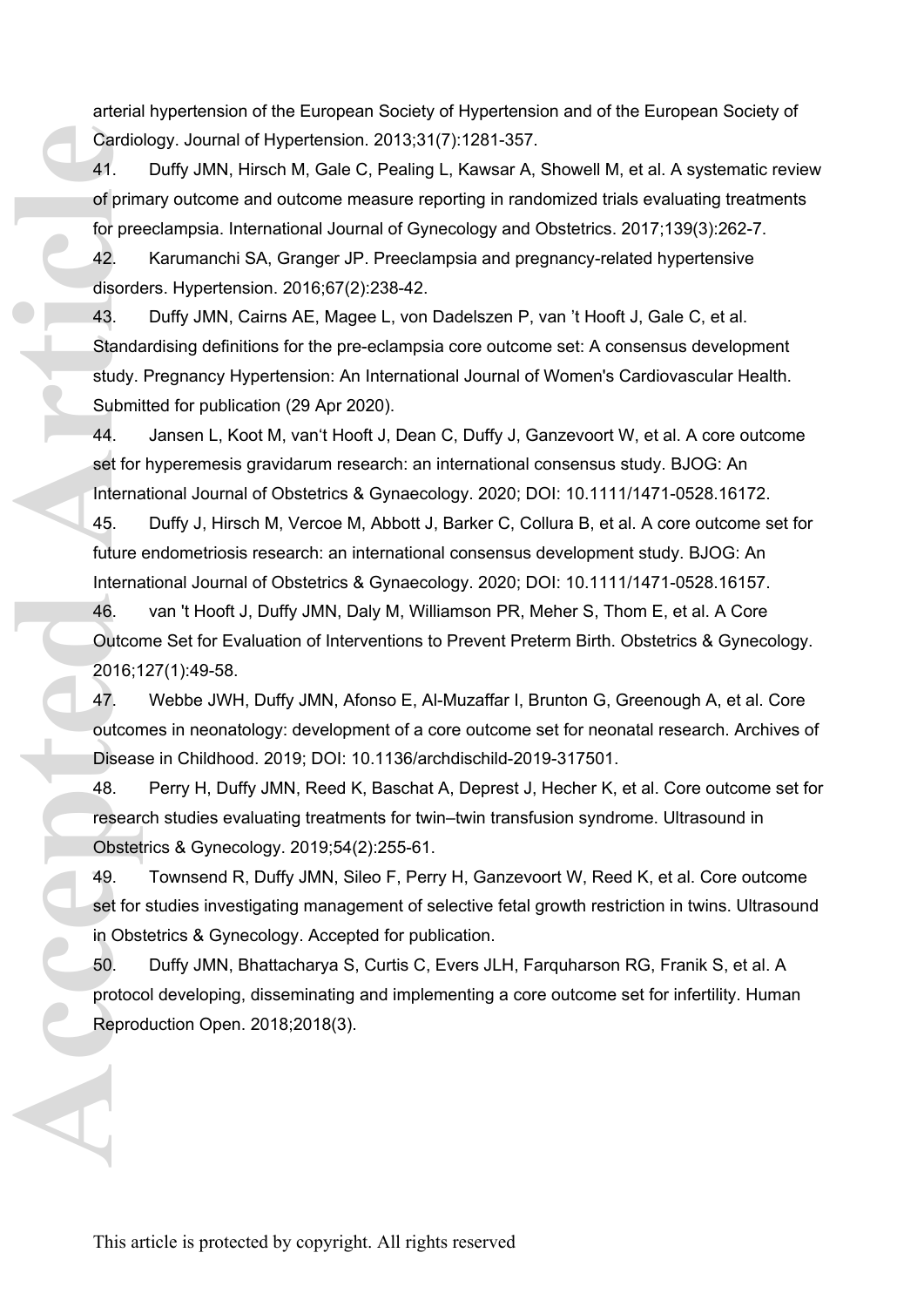# Table 1 Participant characteristics

|                                                                                                                                                                            | Delphi survey                                                                                |                                                                                               |                                                                                                | <b>Consensus</b><br>development meeting                                            |
|----------------------------------------------------------------------------------------------------------------------------------------------------------------------------|----------------------------------------------------------------------------------------------|-----------------------------------------------------------------------------------------------|------------------------------------------------------------------------------------------------|------------------------------------------------------------------------------------|
| Stakeholder group (n, %)                                                                                                                                                   | Round 1<br>$n = 432$                                                                         | Round 2<br>$n = 310$                                                                          | Round 3<br>$n = 273$                                                                           | $n=16$                                                                             |
| Patients<br>Healthcare professionals<br>Anesthetists<br>General practitioners<br>Midwives<br>Neonatologists or pediatricians<br>Obstetricians<br>Physicians<br>Researchers | 110, 25%<br>281, 65%<br>39, 9%<br>42, 10%<br>35, 8%<br>24, 6%<br>113, 26%<br>28,6%<br>41, 9% | 72, 23%<br>201, 65%<br>30, 10%<br>34, 11%<br>30, 10%<br>17,5%<br>72, 23%<br>18, 6%<br>37, 12% | 62, 23%<br>181, 66%<br>28, 10%<br>31, 11%<br>27, 10%<br>15, 5%<br>65, 24%<br>15, 5%<br>30, 11% | 4, 25%<br>11,69%<br>2, 13%<br>2, 13%<br>3, 19%<br>1,6%<br>2, 13%<br>1,6%<br>2, 13% |
| Gender (n, %)<br>Male<br>Female<br>Prefer not to say<br>Age (years), (n, %)                                                                                                | 154, 36%<br>277, 64%<br>$1, 1\%$                                                             | 114, 37%<br>195, 63%<br>$1, 1\%$                                                              | 101, 37%<br>171, 63%<br>$1, 1\%$                                                               | 7,44%<br>10,56%                                                                    |
| 20 to 29<br>30 to 39<br>40 to 49<br>50 to 59<br>60 to 69<br>Over 70<br>Prefer not to say<br>Geographical location, (n, %)                                                  | 16, 3%<br>159, 37%<br>113, 26%<br>84, 19%<br>54, 13%<br>$4, 1\%$<br>$2, 1\%$                 | 10, 3%<br>111, 36%<br>79, 25%<br>63, 20%<br>41, 13%<br>4, 1%<br>$2, < 1\%$                    | 9, 3%<br>103, 38%<br>74, 27%<br>60, 11%<br>22, 8%<br>4, 1%<br>$1, 1\%$                         | 1,6%<br>6,38%<br>4, 25%<br>4, 25%<br>1,6%<br>1,6%<br>0,0%                          |
| Africa<br>Asia<br>Australia<br>Europe<br>Middle East<br>North America<br>South America<br>Prefer not to say                                                                | 20, 5%<br>26, 6%<br>35, 8%<br>237, 55%<br>7, 2%<br>82, 19%<br>23, 5%<br>$2, 1\%$             | 17, 5%<br>14, 5%<br>28, 9%<br>175, 56%<br>4, 13%<br>58, 19%<br>13, 4%<br>$1, 1\%$             | 16,6%<br>13, 5%<br>23, 8%<br>159, 58%<br>4, 1%<br>47, 17%<br>11, 4%<br>$0, 0\%$                | 0,0%<br>0,0%<br>0,0%<br>16, 100%<br>0,0%<br>0,0%<br>0,0%<br>0,0%                   |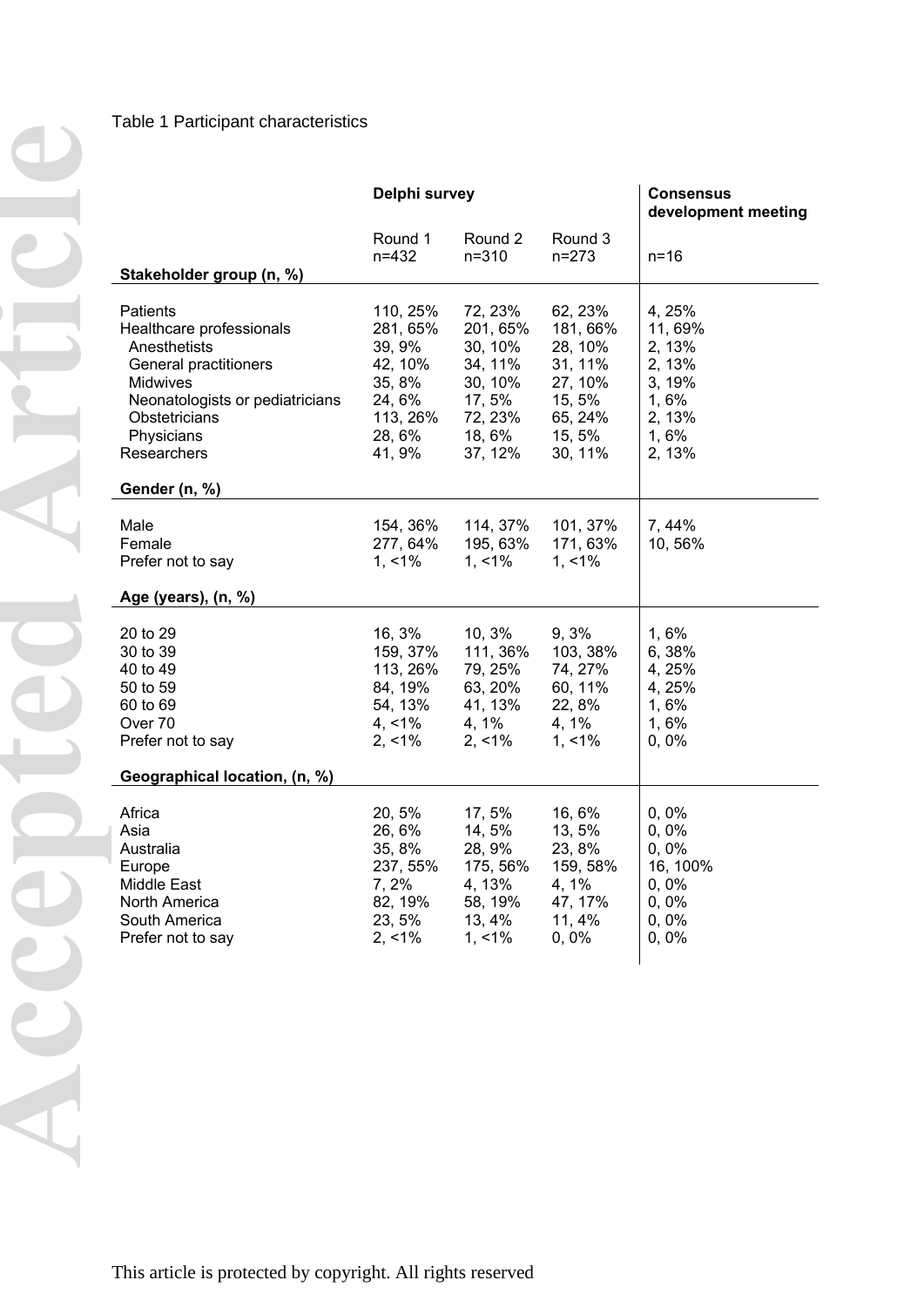Table 2 Core outcome set for preeclampsia

# **Maternal core outcomes Material Material Articles Article**<br> **Accepted Articles Articles Articles Articles Articles Articles Articles Articles Articles Articles Articles Articles Articles Articles Articles Articles Articles Articles Articles Art**

- 1. Maternal mortality
- 2. Eclampsia
- 3. Stroke
- 4. Cortical blindness
- 5. Retinal detachment
- 6. Pulmonary oedema
- 7. Acute kidney injury
- 8. Liver capsule haematoma or rupture
- 9. Placental abruption
- 10. Postpartum haemorrhage
- 11. Raised liver enzymes
- 12. Low platelets
- 13. Admission to intensive care unit required
- 14. Intubation and mechanical ventilation (not for childbirth)

#### **Offspring outcomes**

- 1. Stillbirth
- 2. Gestational age at delivery
- 3. Birth weight

- 4. Small-for-gestational-age
- 5. Neonatal mortality
- 6. Neonatal seizures
- 7. Admission to neonatal unit required
- 8. Respiratory support